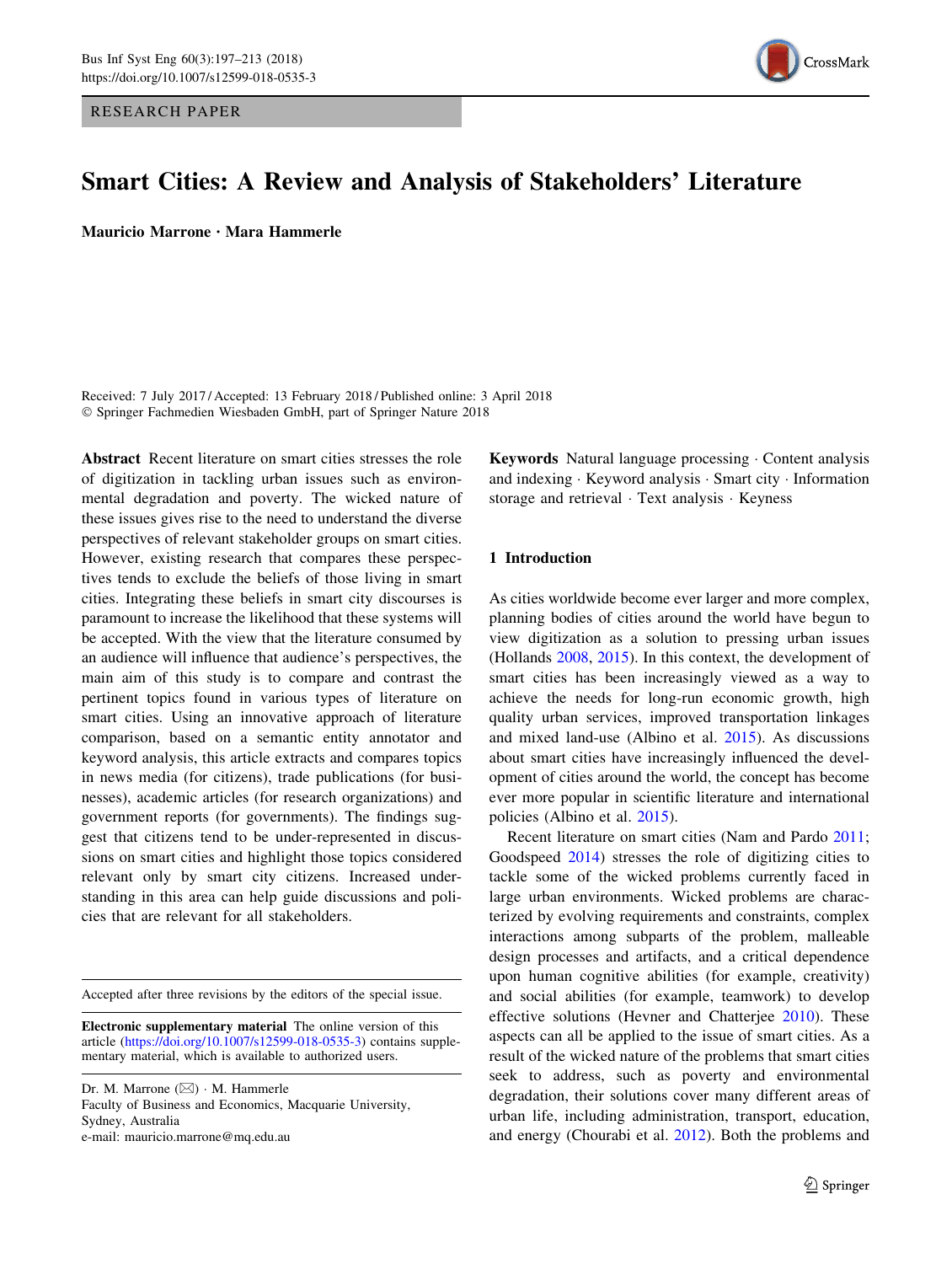the proposed solutions are interconnected, impact many different stakeholder groups, including both the public and private sector, and often change rapidly. Understanding a phenomenon such as smart cities also demands knowledge not only of the technical artifacts (such as the digital resources that are to be developed) but also of contextual and organizational influences (including human influences) and how these aspects are interconnected (Hollands [2008](#page-14-0)).

In this context, the importance of understanding the diverse perspectives of relevant stakeholder groups is emphasized. Such an understanding increases the potential for future discourse on smart cities to incorporate a greater range of relevant perspectives. However, the existing attempts to examine and compare the various beliefs about smart cities tend to either only focus on citizens (Thomas et al. [2016\)](#page-16-0) or to focus on other stakeholder groups instead (Dameri [2013](#page-14-0)). Moreover, a branch of the literature argues that the current discourse on smart cities is often not inclusive, particularly with regards to the perspectives of the people living in smart cities (Hollands [2008;](#page-14-0) Vanolo [2014\)](#page-16-0). In response, this study aims to compare and contrast the topics of relevance to different stakeholder groups, namely citizens, businesses, research organizations and governments, by analyzing the types of literature consumed by these groups. These stakeholder groups are, of course, closely interrelated; however, this article begins with the distinction that citizens are ''all persons who live in the city either permanently or in transit" (UNESCO [2014](#page-16-0), p. 2). A part of these citizens' lives may then be spent in a larger organization such as a business, research organization, or government group. The study also seeks to understand the extent to which the topics that are relevant for citizens are currently being incorporated in other discourses on smart cities.

As the literature aimed at a particular audience will likely influence their thoughts and behaviors (McCombs and Shaw [1972;](#page-15-0) Carroll and McCombs [2003\)](#page-14-0), it follows that one way of identifying the perspectives of the diverse smart city stakeholder groups is to explore relevant types of literature. With this background, we argue that news media, trade publications, academic articles, and government reports can represent the views and perspectives of citizens, businesses, research organizations, and governments, respectively. To extract the relevant topics in these literature types, the study first uses a semantic entity annotator. Keyword analysis is then applied to identify the similarities and differences in the extracted topics and, by extension, in the perspectives of relevant stakeholder groups on the topic of smart cities. Throughout the study, emphasis is placed on understanding how the topics considered of relevance to citizens contrast with those deemed important for other stakeholder groups.

The following sections commence with a literature review focused on exploring smart cities in terms of existing perspectives on the topic and the key stakeholders. In the methodology section, we discuss the novel methodology used to compare their perspectives. The results section comprises three distinct stages. First, we use the methodology to identify lists of relevant topics for each of the stakeholder groups. A first examination of these topic lists reveals the topics that are considered relevant by all groups. The framework devised by Giffinger et al. [\(2007](#page-14-0)) then enables us to understand the extracted topics in terms of broader domains central to smart cities. Finally, we examine the views of citizens in detail by exploring topics that are systematically under-represented or excluded from other literature. The article concludes with a discussion of the main findings.

#### 2 Literature Review

## 2.1 Discussions of Smart Cities

Several definitions for smart cities exist, with the term being called a fuzzy concept and used in ways that are not always consistent (Caragliu et al. [2011](#page-14-0); Angelidou [2015](#page-13-0)). However, according to Angelidou [\(2015](#page-13-0)), there exist two main streams in current smart city discussions: the technology-oriented approach and the people-oriented approach. Extensive literature highlights the first approach, based primarily on Information and Communication Technology (ICT) (Jucevičius et al. [2014](#page-14-0); Paroutis et al. [2014](#page-15-0)). In this literature, the term smart cities is used to refer to implementing and using ICTs to analyze and respond to city activities (Kitchin [2014](#page-14-0)). Smart cities are argued to be equipped with digital devices and a digital infrastructure that produces extensive amounts of big data (Jucevičius et al.  $2014$ ). This part of the literature focuses on such aspects as the use of innovative transport systems and efficient energy systems (Lombardi et al. [2012](#page-15-0)), arguing that the digital dimension dominates other features of smart cities (Jucevičius et al. [2014\)](#page-14-0). The emphasis is primarily placed on corporations, with technologies understood as a strategic option for meeting corporate needs (Paroutis et al. [2014](#page-15-0)) and as a way of fostering increased prosperity, competitiveness and effectiveness (Angelidou [2014\)](#page-13-0).

Compared with this view, the people-oriented approach focuses more on the role of human capital, including the needs of people and communities (Albino et al. [2015](#page-13-0)), in advancing smart cities, resulting in enhanced social, economic and environmental sustainability (Giffinger et al. [2007](#page-14-0); Hollands [2008](#page-14-0); Nam and Pardo [2011;](#page-15-0) Neirotti et al. [2014](#page-15-0); Hollands [2015](#page-14-0)). Caragliu et al. [\(2011](#page-14-0)), for instance,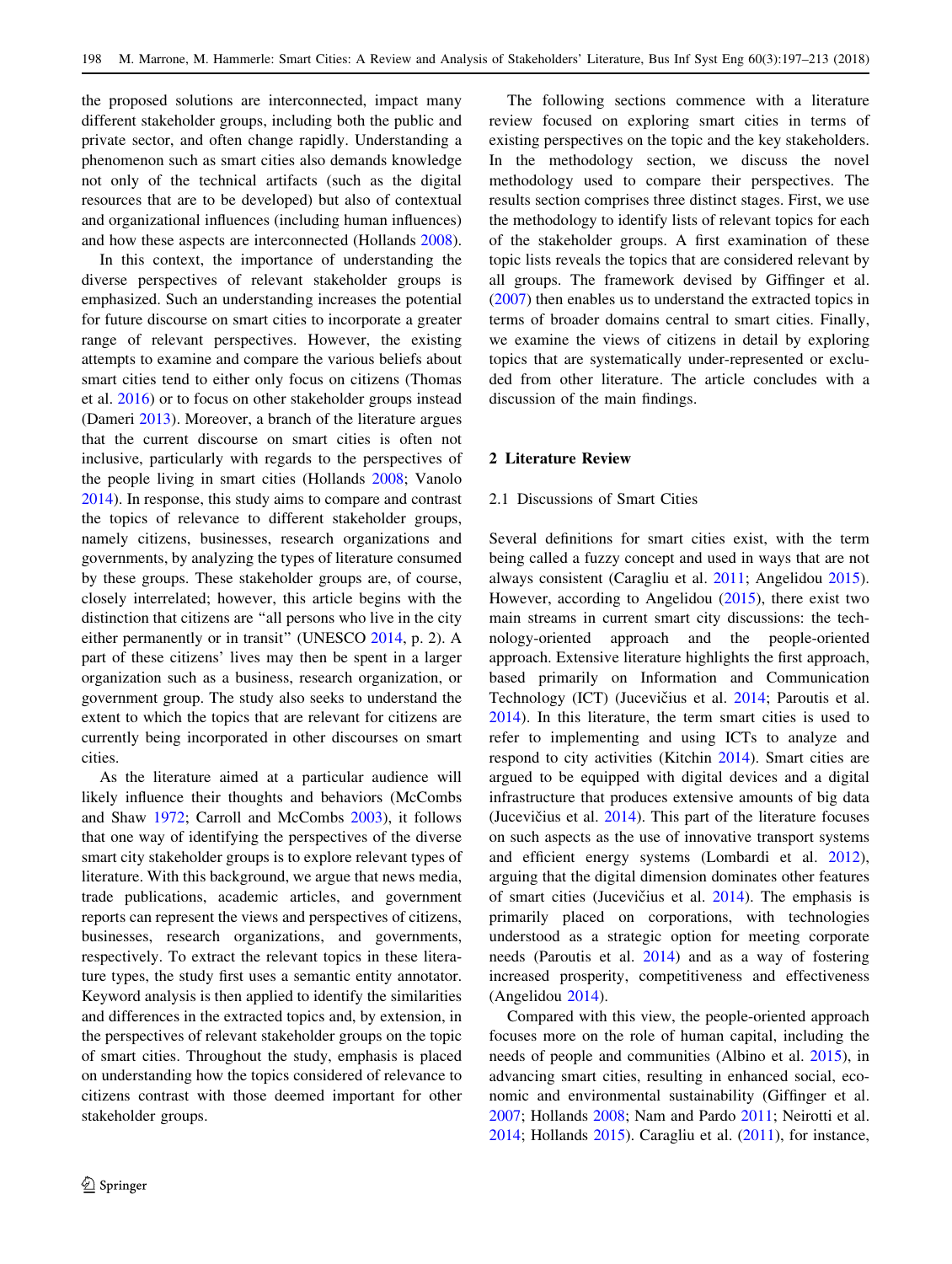argue that smart cities use participatory governance approaches to invest in human and social capital as well as transport and ICT infrastructure, with the aim of achieving economic growth, a high quality of life and responsible management of natural resources. This part of the literature on smart cities is broader in its approach, encapsulating both urban planning and urban development. Whereas urban planning is associated with initiatives taken by cities to become smart (in which technology plays a role) (Albino et al. [2015\)](#page-13-0), urban development is concerned with creating designs for future urban regions (Angelidou [2015](#page-13-0)).

For the purpose of this article, we use the definition of smart cities proposed by Giffinger et al. [\(2007](#page-14-0)). In this definition, a smart city is viewed as one that is effective and efficient in the following six domains: smart economy, smart people, smart governance, smart mobility, smart environment and smart living. Rather than simply being characterized by new technological developments, we view ''true'' smart cities to also take into account the importance of education, culture, governance and quality of life. The smart city domains identified by Giffinger et al. ([2007\)](#page-14-0) are explained in more detail below.

- Smart economy Competitiveness, including innovation, entrepreneurship, productivity, the labor market and international commerce linkages.
- Smart governance Participation in decision-making, with a focus on political strategies and perspectives.
- *Smart mobility* ICT and transport, including IT-infrastructure availability, local, national and international accessibility and transport systems.
- Smart environment Natural resources, such as sustainable resource management, environmental protection, pollution and attractiveness of environmental conditions.
- *Smart living* Quality of life, such as cultural, housing and education facilities, health conditions, tourism, social cohesion and safety.
- Smart people Social and human capital, including qualifications and learning as well as creativity, cosmopolitanism, community participation and flexibility.

To understand the complexity of smart cities, there is a need for broader discussions on the topic, involving a wide range of stakeholder groups (Nam and Pardo [2011\)](#page-15-0), such as citizens, businesses, research organizations and governments. However, critical attempts to understand the perspectives of diverse stakeholder groups is lacking in the literature on smart cities. To identify the perspectives and beliefs of citizens on smart cities, Thomas et al. ([2016\)](#page-16-0) surveyed citizens living in three smart cities in the UK. The hope of the authors was to initiate a discussion regarding the necessity of considering the perspectives of citizens in designing smart cities. However, this study is based on an extremely small sample size and lacks a comprehensive discussion of how the identified perspectives compare with the views of other smart city stakeholders. While some other papers seek to compare different literature types, there are only a few publications of this type and none incorporate the views of citizens. For example, in an attempt to propose a definition for smart cities, Neirotti et al. ([2014\)](#page-15-0) compare academic and practitioner literature while Dameri ([2013\)](#page-14-0) examines academic literature, publications from such public organizations as the EU and the OECD and reports from private sector vendors and con-sultants. Further, Lombardi et al. ([2012\)](#page-15-0) measure the performance of smart cities by using a triple helix model to understand the relationships between key stakeholders. In this article, universities, industries and governments form the main stakeholders: the role of citizens is not included.

Together, the studies included in this literature review indicate that there is a need for an increased understanding of the various perspectives on smart cities, including those held by citizens.

## 3 Methodology

# 3.1 Motivation for the Methodology

Several academic papers explore the role of different types of literature, such as news media, in influencing both the topics that are of importance to their respective audiences and how their audiences think about these topics (McCombs and Shaw [1972](#page-15-0); Carroll and McCombs [2003](#page-14-0); McCombs et al. [2014;](#page-15-0) Vargo et al. [2014](#page-16-0)). Instead of being a passive distributor of information, the literature read by an audience can shape its audience's beliefs and behaviors (Carroll and McCombs [2003](#page-14-0); McCombs et al. [2014](#page-15-0)). This process may occur through the literature placing prominent attention on certain subjects, such as public issues, public figures and institutions, and discussing these objects in a particular way. The audience may then use these prominence cues to decide which issues, persons or other objects should be thought about and in which way (McCombs and Shaw [1972\)](#page-15-0).

As a result, it can be argued that the discussions evident in different types of literature on smart cities reflect the topics of relevance for their respective audiences. These literature types can be argued to be news media (for citizens), practitioner publications (for businesses), academic articles (for research organizations) and government reports (for governments). It follows that an understanding of the perspectives of these stakeholder groups on smart cities can be gained by examining how such literature frames smart cities.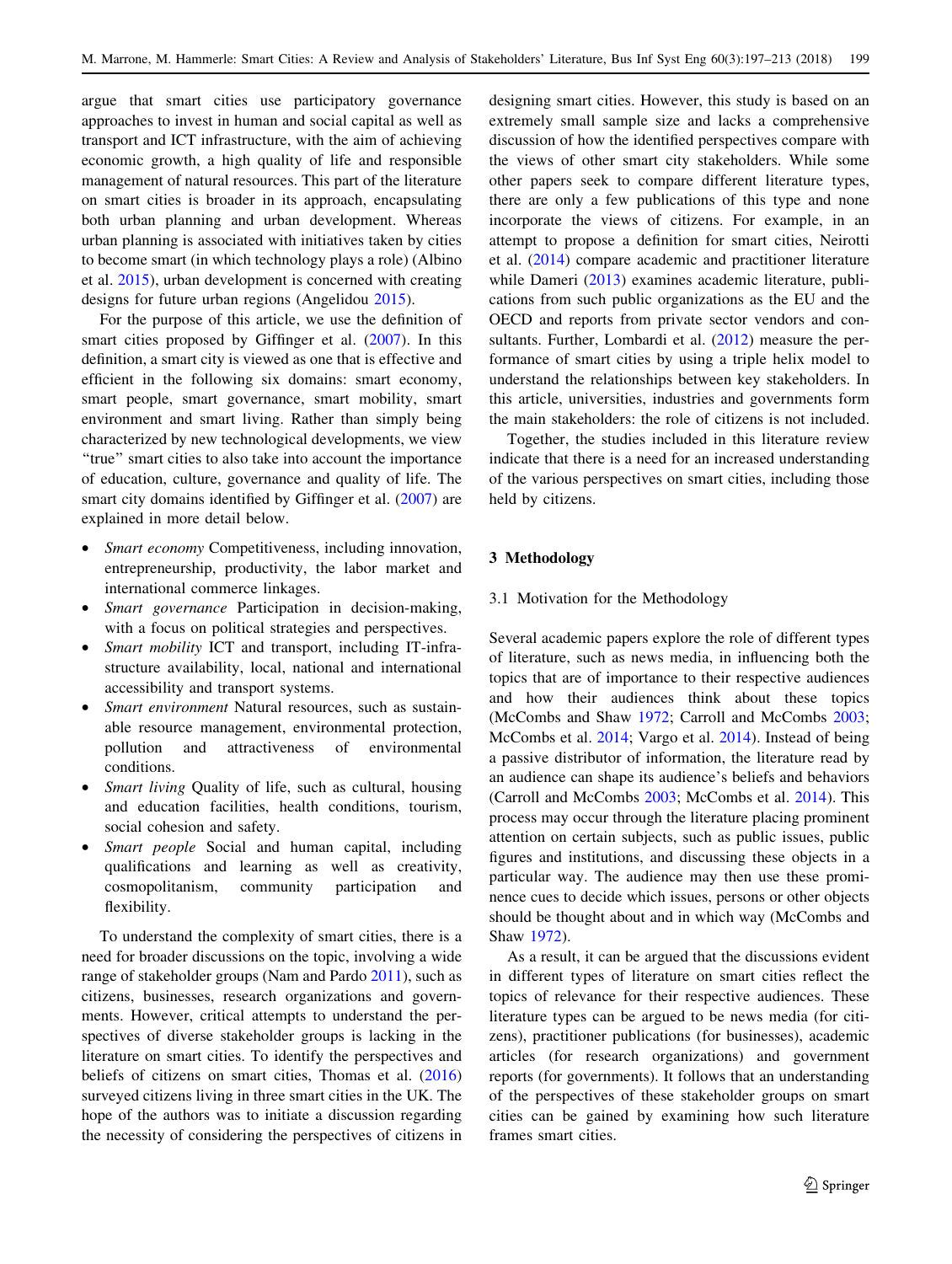#### 3.2 Application of the Methodology

The methodology used in this study involved two main stages. The first stage, the application of a semantic entity annotator (SEA), involved extracting key topics from news media articles, practitioner publications, academic articles and government reports on the topic of smart cities. Using keyword analysis, the lists of topics were compared with the aim of determining the topics that are salient in one literature when compared with the other types of literature. For this study, the term 'salient' refers to topics that are mentioned a statistically significant number of times by a particular literature and can thus be considered as relevant for that literature.

Figure [1](#page-4-0) provides an overview of the stages involved in our methodology. The following section explores the different stages involved in the methodology.

#### 3.2.1 Identification and Screening

The stakeholders included in our study are citizens (the people who use the smart city services), businesses (those who create smart city services), research organizations (those who research smart city services) and governments (those who develop the policies on smart cities). The term citizens is used in this study as it is the term used by other academic articles on the topic (Lee and Lee [2014](#page-15-0); Thomas et al. [2016](#page-16-0)). For each literature, we used the terms ''smart city'' and ''smart cities'' in our keyword search. Although various authors have proposed links between ''smart'' cities and other adjectives, such as wired, intelligent and digital cities, these can be argued to focus more on one aspect of smart cities without being broad in their approach and therefore fail to encapsulate all aspects of smart cities (Hollands [2008;](#page-14-0) Nam and Pardo [2011\)](#page-15-0). We sought only those articles written in English and published between 1994-01-01 and 2017-03-31 as the smart city concept was first introduced in 1994 (Dameri and Cocchia [2013](#page-14-0)).

Given that we would manually check all publications downloaded from the databases to confirm that they discussed the topic of smart cities before including them in our study, we limited our literature sources for news media, trade publications and government reports to only those published in the United States, the United Kingdom and Australia. We decided to include all academic literature.<sup>1</sup> For all literature sources, we eliminated any duplicates or similar publications after downloading. We also manually checked all downloaded publications and removed those that discussed non-relevant topics such as Smart City cars (a brand and model of cars).

The process we applied to obtain the literature for each stakeholder group is explained below.

- Citizens To better understand the perspectives and beliefs of citizens about smart cities, popular newspapers were drawn upon. We based our understanding of the five most popular newspapers for each country on recent measures of annual circulation statistics (Statista [2015,](#page-15-0) [2016;](#page-15-0) Roy Morgan [2016\)](#page-15-0). This list included such newspapers as The New York Times, The Washington Post and The Sydney Morning Herald. All 15 sources (five from each country) are available in the database Factiva, from which we downloaded the relevant newspaper articles. We initially downloaded 1090 articles and, after removing advertisements and articles that did not relate to smart cities, we were left with 570 articles.
- Businesses We sought to identify practitioner publications on the topic of smart cities as these are aimed at informing specific practitioner communities about topics of relevance to their work (Raub and Rüling [2001\)](#page-15-0), enabling a greater understanding of how these topics are perceived and interpreted by these communities (Juravle and Lewis [2008](#page-14-0)). As businesses are faced with intense time constraints and an increasingly wide availability of information, they are more likely to use practitioner publications than academic sources for up-to-date advice (Brennan [2004\)](#page-14-0). The use of the database ABI/Inform enabled us to select ''trade journals'' as the source type. Examples of sources include Computer Weekly News, Business Wire and Wireless News. Our search for practitioner literature yielded 944 publications. After removing duplicates and any articles not related to smart cities, 836 publications were included in our study.
- Research organizations Academic research was included in our study because of its capacity to contribute towards the development of societal aims and the understanding of how they can be achieved (Weiss [1977](#page-16-0)). The impact of research, whether academic, economic or social, can be either instrumental or conceptual (Economic and Social Research Council [2018\)](#page-14-0). Applied to smart cities, research may have the potential to influence the development of relevant policy or practice, shaping legislation and altering behavior (instrumental) and/or contribute to the understanding of relevant policy issues and the reframing of debates (conceptual). With the view that the abstracts of academic articles are likely to contain only the most important aspects of the articles they describe (Crawford et al. [2006\)](#page-14-0), we decided to only include academic abstracts rather than entire articles. When comparing <sup>1</sup> The results obtained do not depend on the relative number of the keywords found in both abstracts and full-length

sources from each literature type.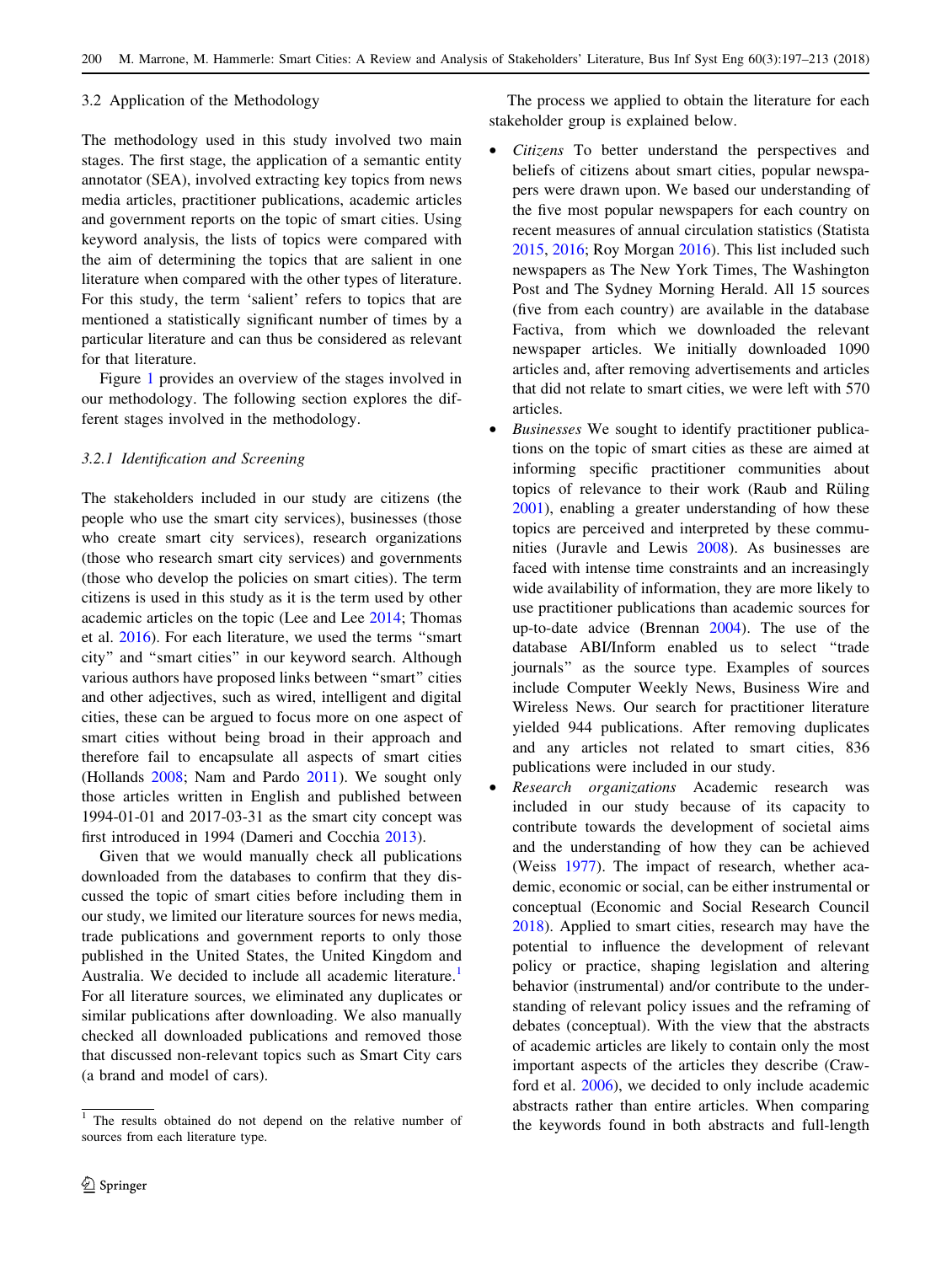<span id="page-4-0"></span>

Fig. 1 Application of the methodology

articles, Crawford et al. ([2006\)](#page-14-0) were unable to find a clear advantage of using the full-length versions. In downloading the relevant academic literature from Scopus, we expanded our search to include any relevant article from any field rather than only including IS journal and conference articles. For example, publications from the MIS Quarterly, Cities and Lecture Notes in Computer Science as well as from conferences such as the European Conference of Information Systems, the ACM International Conference Proceeding Series and the Institution of Engineering and Technology Conference were considered for inclusion. To help ensure we were only including articles published in quality outlets, we only considered sources with a Source-Normalized Impact per Paper (SNIP) greater than or equal to zero (Moed  $2010$ ). Of the 4999 articles that were originally downloaded, 2764 articles were included in our study. Any organizing keywords from structured abstracts and copyright information was removed.

Governments The government reports used for this study were identified using a two-stage process. The first stage involved visiting the websites of each of the federal governments of the USA, the UK and Australia. After entering our search terms in each of the website search boxes, we identified the relevant government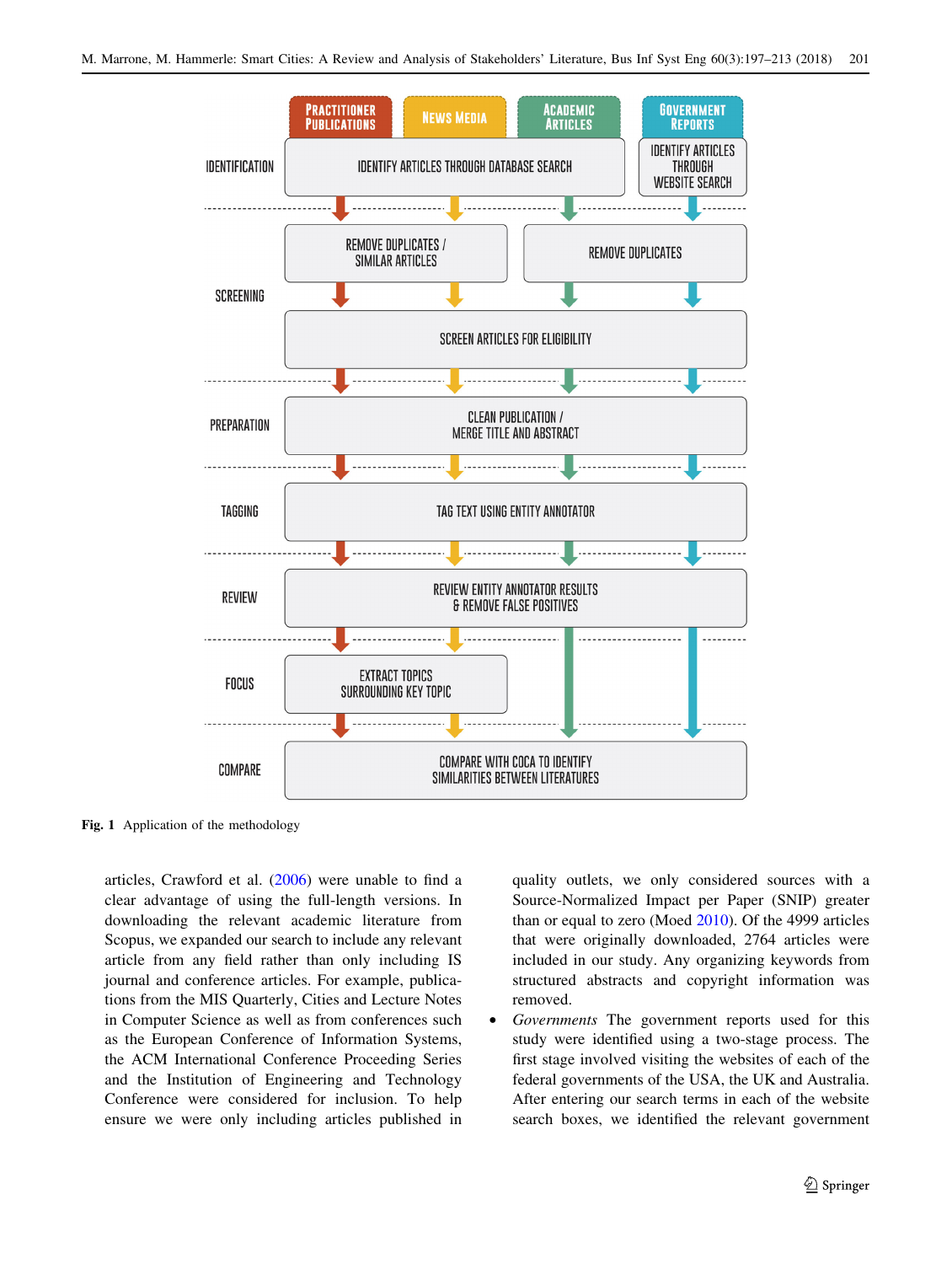departments in each country that have published on smart cities. The second stage then involved conducting a similar search of the websites of the identified departments, finally enabling us to download relevant government reports. The types of government reports extracted include government research papers, digital agendas, policy documents and reports, including for example from transportation, industry, science and technology, trade and infrastructure government departments. We focused specifically on those government reports that discussed domestic, rather than international, developments in the smart city space. In all, we identified 23 relevant government reports.

Supplementary Appendix A (available online via [http://](http://link.springer.com) [link.springer.com\)](http://link.springer.com) summarizes the sources and years of publication for the different literature types.

#### 3.2.2 Preparation and Tagging

Once all relevant publications were downloaded, the output was exported to four separate Comma Separated Values files, one for each of the literature types. The titles of the publications from each literature type were then merged with their respective bodies of text.

As in Marrone and Hammerle [\(2016](#page-15-0), [2017](#page-15-0)), the tool TAGME was then used to annotate the text in these files. A semantic entity annotation (SEA), such as TAGME, is used to identify meaningful mentions or term sequences in a publication, designating annotations to them from a large catalogue (Piccinno and Ferragina [2014](#page-15-0)). By using a SEA, strings that describe the same concept, such as U.S., USA and United States of America, are able to be merged (Khalid et al. [2008\)](#page-14-0). This provides a distinct advantage over Computer-Assisted Qualitative Data Analysis Software (CAQDAS) such as Leximancer. Unlike Leximancer, the methodology applied in this paper is able to overcome issues of homography, where words can assume a multitude of different literal meanings, and of context, where the meanings of words are altered by the context in which they appear (Hobolt and Klemmensen [2005\)](#page-14-0). The application of a SEA overcomes these issues by merging words with the same meaning.

TAGME was used to perform semantic entity annotation as it is easily accessible and viewed as highly effective (Cornolti et al. [2013;](#page-14-0) Cuzzola et al. [2015\)](#page-14-0). TAGME identifies single and multiple-word mentions in texts and links these to Wikipedia entries (Ferragina and Scaiella [2010\)](#page-14-0). While the success of the approach depends on the catalogue choice, Ferragina and Scaiella [\(2010](#page-14-0)) write that several tools currently use Wikipedia to annotate texts. Wikipedia is argued to offer the ideal trade-off between a catalogue with a rigorous structure but low coverage (for example, the high-quality entity catalogues WordNet and CYC) and a large collection of texts with broad coverage but unstructured and noisy content (for example, the worldwide web). Although TAGME was specifically designed to be used for short, unstructured texts, it has also been shown to be useful for longer texts, annotating fragments of text on-the-fly and with high precision (Ferragina and Scaiella [2010\)](#page-14-0).

In applying TAGME, the values for the area-under-thecurve F-measure were set as the stochastic setting of tuneable parameters (long\_text 10, epsilon 0.427,  $p = 0.1613$ , as suggested by Cuzzola et al. ([2015](#page-14-0)). These values help to define the annotation process. The value of long text specifies the shifting window (comprising the number of surrounding topics that are used to annotate a particular mention in the text), the value of epsilon defines whether the annotation process will favor more the context (a lower value) or the most common surrounding topics (a higher value) and the value of  $\rho$  is used to indicate those annotations above and below a given confidence score threshold. These confidence scores are assigned by TAGME and represent the likelihood that the annotations are appropriate given their context in the input text (Cuzzola et al. [2015\)](#page-14-0). Although the precision of the annotation process depends on the parameter choices by the researchers, the values we used helped to reduce annotation errors while also ensuring that the output, the number of topics identified in the respective texts, was large enough to be useful.

The application of TAGME identified 2524 unique topics in news media, 2905 in practitioner publications, 6806 in academic articles and 5550 in government reports.

#### 3.2.3 Review and Focus

After running the publications through TAGME, all false positives, topics that make little meaningful sense given the context in which they are used, were deleted. The decision was also made to filter out any names of people, places or businesses as we wished to focus on how smart cities are discussed in general. As other authors have done, we also applied collocation analysis to practitioner and news media publications to address the issue that these publications may discuss more than one central topic (Gabrielatos and Baker [2008](#page-14-0); Baker et al. [2008\)](#page-14-0). Concept collocation refers to the process of identifying and extracting only those topics that surround a mention of the main topic, smart cities in this case, in the text. These surrounding topics, as compared with topics located further away are more likely to be related to the main topic, thus yielding more reliable and reproducible results (Faro et al. [2011](#page-14-0)). As in Marrone and Hammerle [\(2016,](#page-15-0) [2017\)](#page-15-0), whenever the topic ''smart city'' appeared in the news media and practitioner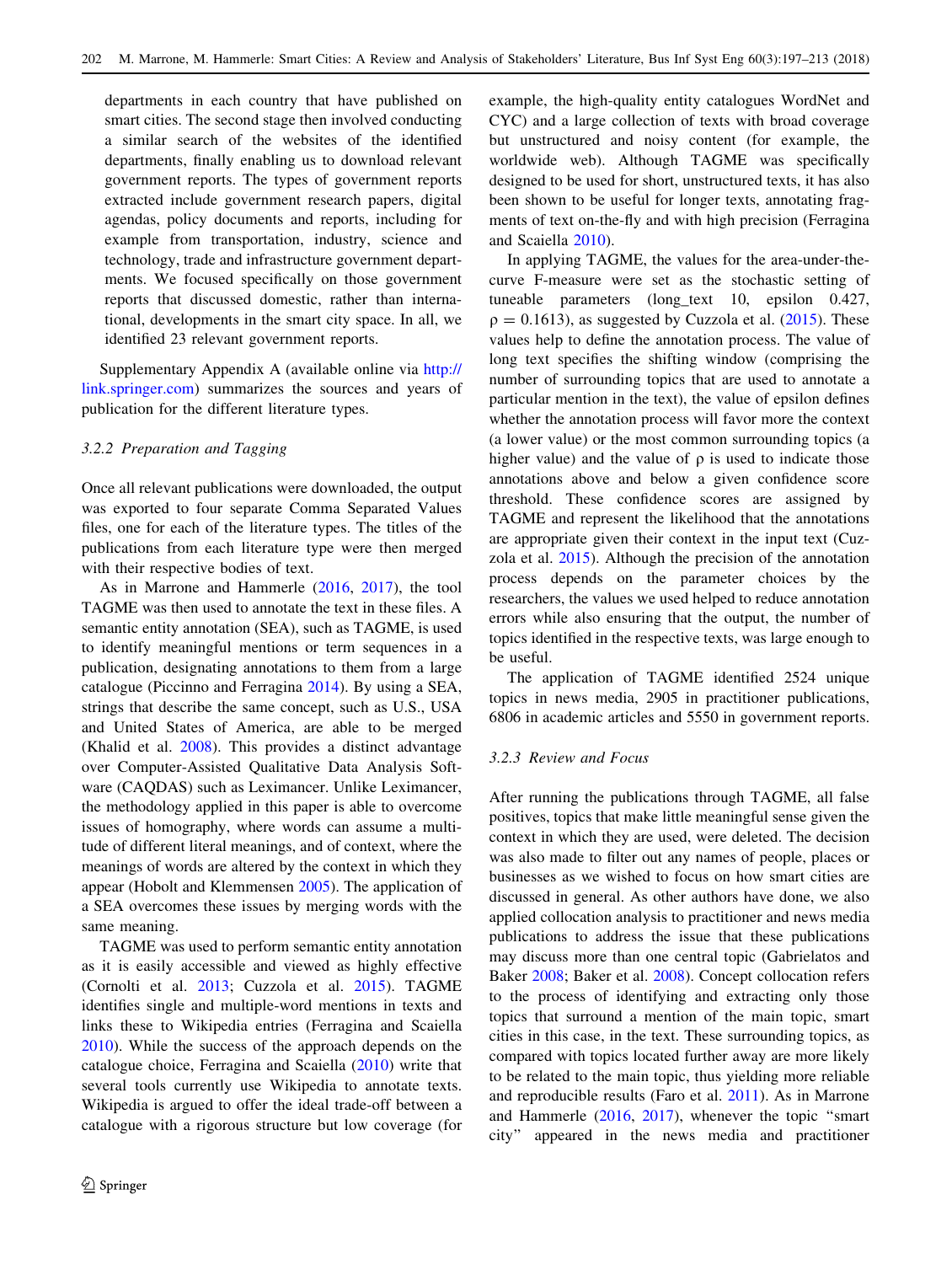publications, we only examined the five topics to the left and right of this topic. For this process, the program AntConc was used as it is widely available, cost-effective and easily applicable for corpus analysis (Anthony [2005](#page-13-0)). Given that the abstracts of academic articles tend to be more precise and that only government reports specifically on the topic of smart cities were included in the study, all topics identified by TAGME in these publications were included in the keyword analysis. The output of this stage was four topic lists containing the frequently mentioned topics for each literature.

#### 3.2.4 Comparison

To determine the significance of the topics extracted by TAGME, a keyword analysis was conducted. According to Scott and Tribble ([2006\)](#page-15-0), key topics in a literature are identified by comparing topic frequencies within a text or body of texts with the frequencies of these topics in a 'reference corpus'. In making these comparisons, frequencies are normalized by taking into account the total number of topics in the literature bodies. A topic appears as a keyword if it appears unusually frequently (or unusually infrequently) in the text of interest in comparison with the 'reference corpus'. Here, we focus only on those keywords that appear unusually frequently and thus are salient for that literature type. The final analysis depends on whether the keyness of the term, identified by using either a Chi square test of significance or a log-likelihood test, is less than or equal to a specified p-value (Seale et al. [2006\)](#page-15-0).

Keyword analysis allows for meaningful comparisons to be made between different types of literature, whether or not the literature types are of comparable length (Baker [2006\)](#page-14-0). The methodology has been widely applied to better understand the similarities and differences between the keywords used in a wide range of text types (e.g., Crawford et al. [2006](#page-14-0); Seale et al. [2006](#page-15-0); Gabrielatos and Baker [2008](#page-14-0)). Through keyword analysis, researchers are directed towards statistically significant differences in the topics in an extremely quick and useful manner, thereby decreasing the possibility of researcher bias (Baker [2006\)](#page-14-0). The process can be contrasted with qualitative thematic analyses based on manual coding and retrieval, which tend to be less economical, reliable and replicable (Seale et al. [2006](#page-15-0)).

To identify the statistically significant similarities in the literature types, the topic list extracted by TAGME for each literature was separately compared against the reference corpus, the Corpus of Contemporary American English (COCA). The COCA is a large, balanced corpus of English that contains literature sources that are similar to those examined in this study in regards to time period and genre. This process is identified by Baker ([2006\)](#page-14-0) as being an efficient way of conducting keyness comparisons of multiple corpora. As each literature source is compared with the same reference corpus, lists of keywords are identified that are unique to each of the different literature types being examined. Comparing these lists enabled us to identify similarities (common keywords) between the literature types. The lists of keywords extracted by TAGME were compared using AntConc and a default cut-off loglikelihood value of 15.13 (corresponding to a p-value of less than 0.0001) was applied.

To identify the differences between multiple types of literature, Baker [\(2006](#page-14-0)) suggests two possible methods. The first method is similar to that described above of comparing each of the corpora separately against an external reference corpus. However, instead of seeking to identify the similarities (common keywords shared by the different literature types), the aim is to understand the differences (keywords that are not shared by all the literature types) in the topic lists of different text types. The other method is to compare the topic list for one of the corpora with a merged list containing the topics from the other literature types. As our aim was to understand how the perspectives of citizens contrast with other perspectives on smart cities, we followed the second method and compared topics from news media with a merged list of topics from practitioner publications, academic articles and government reports. A default cut-off log-likelihood value of 15.13 (corresponding to a p-value of less than 0.0001) was applied.

#### 3.2.5 Contextual Analysis of Topics

After identifying the differences in the topics frequently discussed by news media and the other literature types, we closely examined those topics that only appear frequently in the news media. The first stage of this process was to read the newspaper articles that were tagged with these topics. By considering the context in which specific topics are used, we aimed to better understand how these topics are discussed (Hsieh and Shannon [2005](#page-14-0)) and the key themes associated with each topic (Eisenhardt [1989\)](#page-14-0). After we analyzed the articles individually, we conducted crossarticle analysis, in which we sought to identify the overarching themes shared by the news media publications in regards to these topics. The final stage involved understanding whether other literature types also discussed these topics, albeit less frequently, and how.

# 4 Results

This study aims to understand the salient topics in the four types of literature, namely news media, trade publications, academic articles and government reports, that represent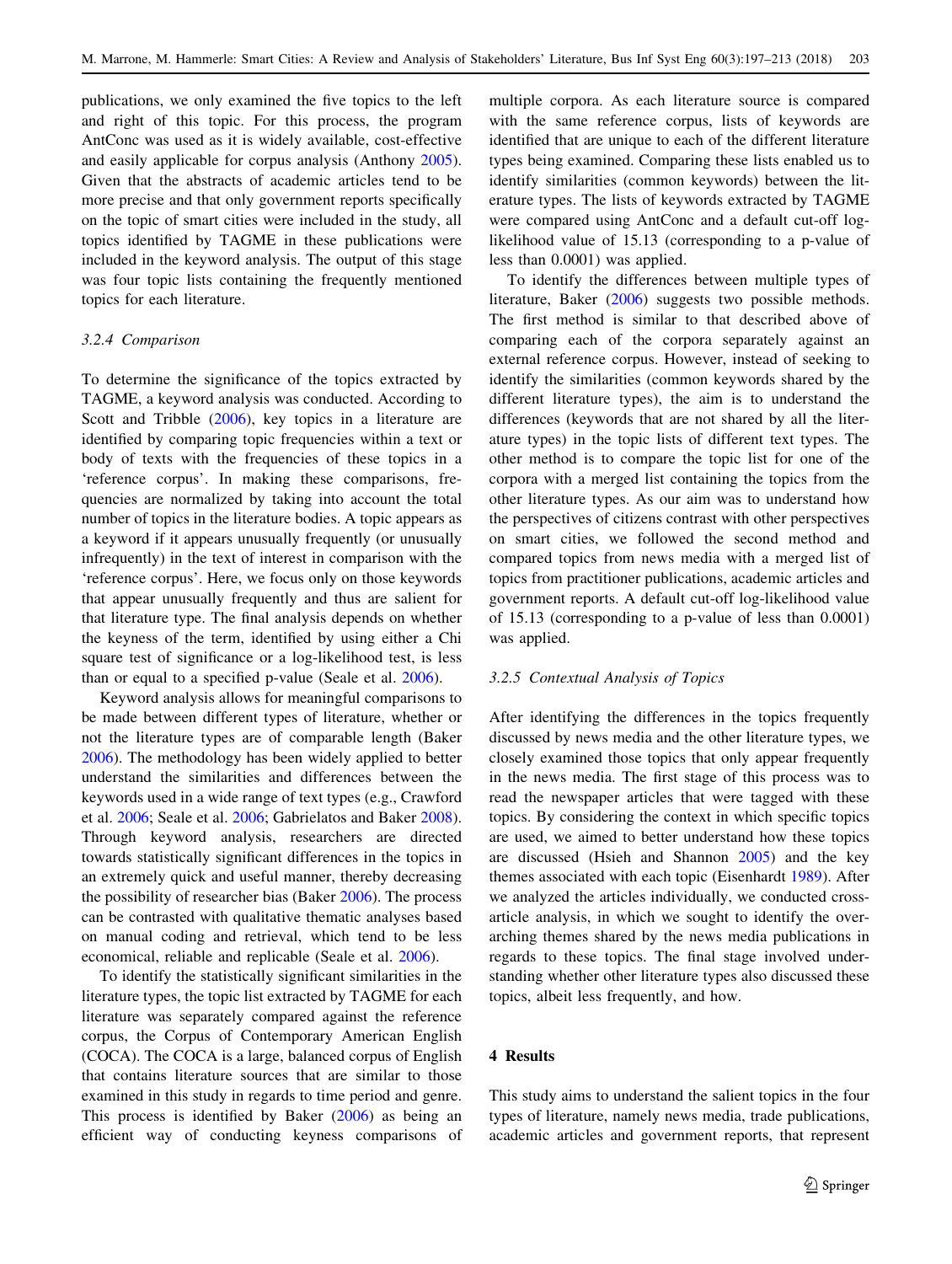the perspectives of key smart city stakeholders. We commence this section by examining the topics identified as key for each of the literature types with the aim of identifying any similarities in the literature on smart cities. Using the six domains of smart cities developed by Giffinger et al. [\(2007](#page-14-0)), we then categorize the identified topics to better understand the broad themes that are prominent in the texts. Finally, we concentrate on the citizen's perspective by examining those topics that are frequently discussed in the news media, however, are not salient in other texts.

# 4.1 Similarities

Table [1](#page-8-0) highlights the top 25 most salient topics for each of the types of literature. These topic lists are the result of separately comparing each of the literature types with the reference corpus COCA. Those topics that appear in bold are shared by all the types of literature.

The topics below were identified as key for all literature types. The following list is ranked in order of the keyness of these topics in the news media.

- Internet of Things
- **Technology**
- **Infrastructure**
- Smart grid
- Urban planning
- **Energy**
- **Transport**
- **Innovation**
- **Sustainability**

Overall, there is considerable overlap among the topics frequently discussed by all stakeholder groups. Notwithstanding those topics listed above, there are also topics that are shared by either two types of literature (for example, public transport is shared by news media and government reports) or three types of literature (for example, smart phone is shared by news media, trade publications and academic articles), contributing to the argument that there exists a considerable extent of similarity between the literature types.

However, these shared keywords do not always appear in the same order of importance for each of the types of literature. As perhaps the most striking example, the topic ''Internet of Things'' has the highest keyness score for all types of literature apart from government reports, where it has the 25th highest score.

As can be seen in this Table, there are, however, key differences between the literature types. For example, while the news media places much focus on such topics as "home automation", "privacy" and "Wi-Fi", which are focused on the home, practitioner publications focus more on ''market economics'', ''building automation'' and ''economic growth'', with academic articles focusing on "data" and "algorithm" and government publications focusing on ''investment'', ''economic development'' and "public transport". These topics are arguably more relevant for the stakeholder group that serves as the main audience of that particular literature than for other stakeholder groups.

Another interpretation of the Table is that the breadth of topics covered by the news media is greater than for the other types of literature. This interpretation can be understood from the lower keyness statistics for each of the top 25 topics for news media as compared with the other literature types. A lower keyness statistic suggests that this topic appears relatively less frequently than a topic with a higher keyness statistic.

# 4.2 Categorization of Key Terms for Different Stakeholder Groups

Using the smart city domains of Giffinger et al. [\(2007](#page-14-0)) that were introduced in the literature review, we sought to categorize the key topics for each of the types of literature. This categorization helps to understand the salience of topics associated with technology (smart mobility) as compared with people (smart people) in the literature on smart cities. We focus here only on the top 25 keywords for each literature, as indicated in Table [1.](#page-8-0) Two researchers read the descriptions of the six domains and then proceeded to code all key topics individually before a discussion was held and any differences in thinking were addressed. A Krippendorff's  $\alpha$  inter-rater reliability coefficient, which statistically measures the extent of agreement between researchers when coding (Krippendorff [2004](#page-15-0)), of 0.93 was achieved.

For each disagreement, the literature or types of literature for which the topic was key was studied to better understand how the topic was discussed in context and to help link the topic to one of the domains. For example, while the topic "privacy" may, at first glance, appear to be associated with the smart people domain, it is better coded to the smart living domain, which is based on factors associated with quality of life such as safety. Similarly, the topic ''smart phone'' best fits the smart mobility domain as it is an ICT infrastructure.

Table [2](#page-9-0) shows the correspondence between the domains and the different literature types. For each literature, the number of topics listed in Table [1](#page-8-0) that were mapped into each of the domains is shown as a percentage. By examining the literature, we found that the topics system (for academic articles and government reports) and algorithm, mathematical optimization and simulation (for academic articles) were too general to be mapped into a domain.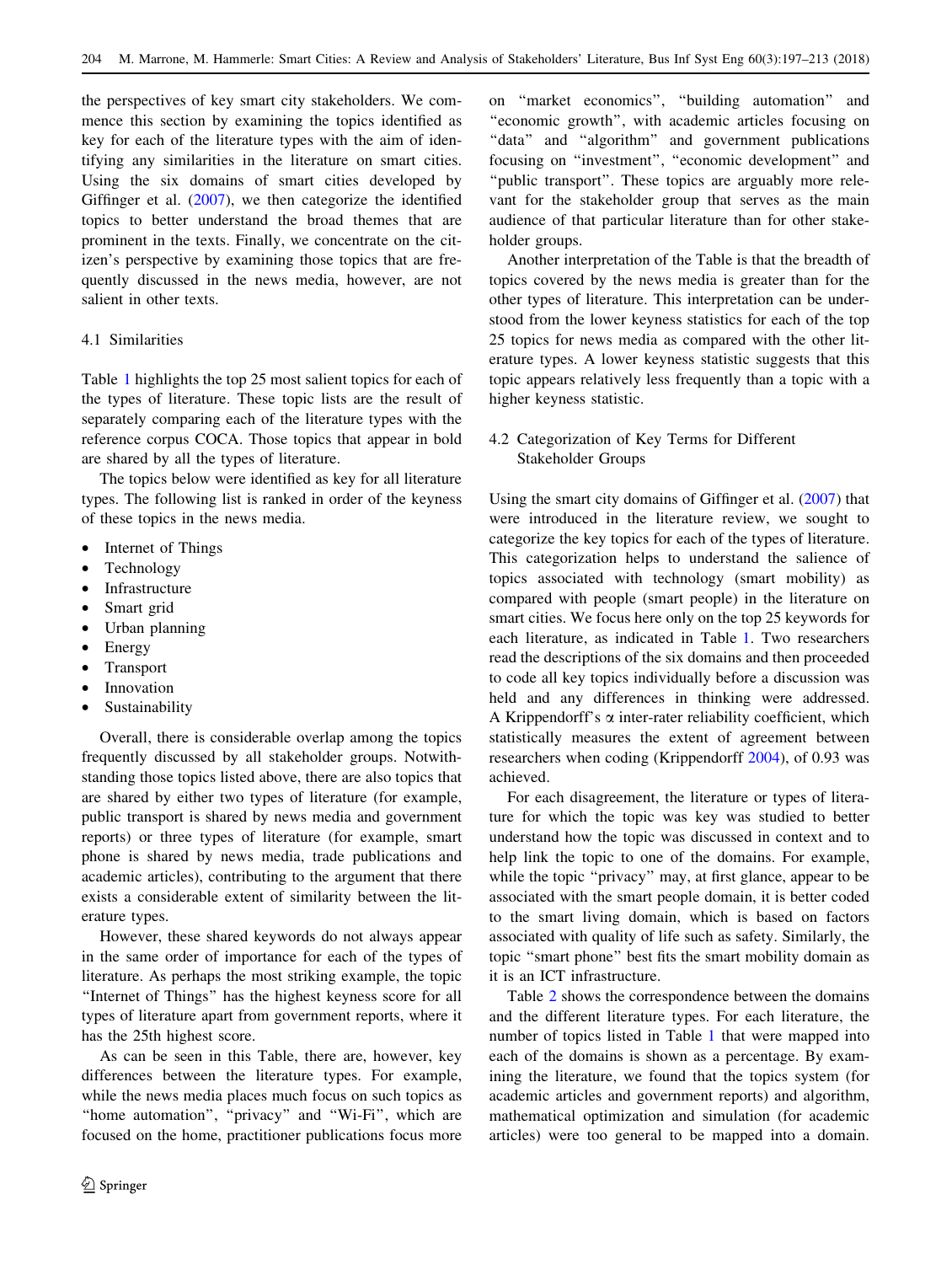<span id="page-8-0"></span>

|  |  |  |  |  |  |  |  |  | <b>Table 1</b> 25 most salient topics in the types of literature |  |
|--|--|--|--|--|--|--|--|--|------------------------------------------------------------------|--|
|--|--|--|--|--|--|--|--|--|------------------------------------------------------------------|--|

| News media                             | Practitioner publications                              | Academic articles                                       | Government reports                                       |  |  |  |
|----------------------------------------|--------------------------------------------------------|---------------------------------------------------------|----------------------------------------------------------|--|--|--|
| <b>Internet of Things</b><br>(360.504) | Internet of Things (1321.267)                          | Internet of Things (1709.009)                           | <b>Technology</b> (1007.786)                             |  |  |  |
| Technology<br>(286.265)                | <b>Technology</b> (799.291)                            | Data (951.311)                                          | Infrastructure (932.999)                                 |  |  |  |
| Internet $(243.491)$                   | Infrastructure (489.558)                               | System (907.607)                                        | <b>Transport</b> (870.077)                               |  |  |  |
| Autonomous car<br>(180.252)            | <b>Transport (419.607)</b>                             | <b>Technology</b> (901.233)                             | Innovation $(626.541)$                                   |  |  |  |
| Infrastructure<br>(146.414)            | Market economics (363.863)                             | Sensor (670.698)                                        | System (444.759)                                         |  |  |  |
| Smart grid<br>(144.201)                | Machine to machine (331.633)                           | Infrastructure (627.051)                                | <b>Smart grid (435.808)</b>                              |  |  |  |
| Big data (140.196)                     | Building automation (300.049)                          | Information and Communications<br>Technology $(605.03)$ | <b>Energy</b> (412.240)                                  |  |  |  |
| Open data (108.151)                    | Compound annual growth rate<br>(292.153)               | Cloud computing $(574.028)$                             | Investment $(366.798)$                                   |  |  |  |
| <b>Urban planning</b><br>(104.750)     | Economic growth (292.013)                              | Urban planning $(547.673)$                              | Industry (344.063)                                       |  |  |  |
| <b>Energy</b> (102.546)                | Information and Communications<br>Technology (287.184) | Application software (526.562)                          | Information and Communications<br>Technology $(339.810)$ |  |  |  |
| Privacy (96.697)                       | <b>Smart grid</b> (273.729)                            | Internet (503.923)                                      | Service economics (323.484)                              |  |  |  |
| <b>Transport</b> (96.697)              | Internet (247.384)                                     | Big data (487.728)                                      | Market economics (314.392)                               |  |  |  |
| Public transport<br>(81.942)           | Big data (228.984)                                     | Wireless sensor network (475.960)                       | Sustainability (307.769)                                 |  |  |  |
| Sensor (78.598)                        | Wireless (221.275)                                     | Sustainability (443.380)                                | Economic development (285.608)                           |  |  |  |
| Smart phone<br>(74.935)                | Sustainability (221.003)                               | Algorithm (436.290)                                     | Efficient energy use $(264.342)$                         |  |  |  |
| Architecture<br>(74.402)               | Cloud computing (207.928)                              | Information (404.789)                                   | Public transport (246.783)                               |  |  |  |
| Industry $(62.464)$                    | <b>Energy</b> (201.910)                                | <b>Energy</b> (389.165)                                 | Waste management (234.559)                               |  |  |  |
| Innovation (61.562)                    | Innovation (190.967)                                   | <b>Innovation</b> (372.422)                             | Quality of life $(217.711)$                              |  |  |  |
| Efficient energy use<br>(56.078)       | Home automation (178.976)                              | <b>Transport</b> (365.806)                              | Automation (216.191)                                     |  |  |  |
| Data (52.275)                          | Application software (170.632)                         | Computer network (364.147)                              | Data (214.705)                                           |  |  |  |
| Start-up company<br>(52.073)           | Smart phone $(164.636)$                                | Mathematical optimization (359.520)                     | Private sector (208.023)                                 |  |  |  |
| Greenhouse gas<br>(52.057)             | Urban planning $(161.088)$                             | Simulation (334.741)                                    | Smart meter (207.187)                                    |  |  |  |
| Electricity (51.931)                   | Wi-Fi (153.539)                                        | Communication (304.574)                                 | Public utility (201.829)                                 |  |  |  |
| <b>Sustainability</b><br>(50.604)      | Sensor (148.475)                                       | <b>Smart grid</b> (299.436)                             | Urban planning $(201.450)$                               |  |  |  |
| Wi-Fi (49.020)                         | Industry $(144.910)$                                   | Smart phone (283.264)                                   | Internet of Things (194.685)                             |  |  |  |
|                                        |                                                        |                                                         |                                                          |  |  |  |

Bold topics are common to all literature types

These are the topics that are indicated in the general column.

From Table [2](#page-9-0), several notable findings become apparent. Firstly, the smart mobility domain (which includes ICT) is extremely prominent in the literature, with 44 percent of topics being mapped into this domain. This emphasis is common among the literature types, highlighted by the large percentages of topics for each literature mapped into this domain. In contrast, there appears to be less discussion of topics associated with smart people. This finding is made evident by the column of zeroes for the smart people domain, indicating that none of the topics mentioned frequently by any of the literature types was most highly related to the smart people domain. Similarly, although the smart living and smart governance domains may also be associated with the citizens living in smart cities, these domains are also under-represented in terms of topic coverage.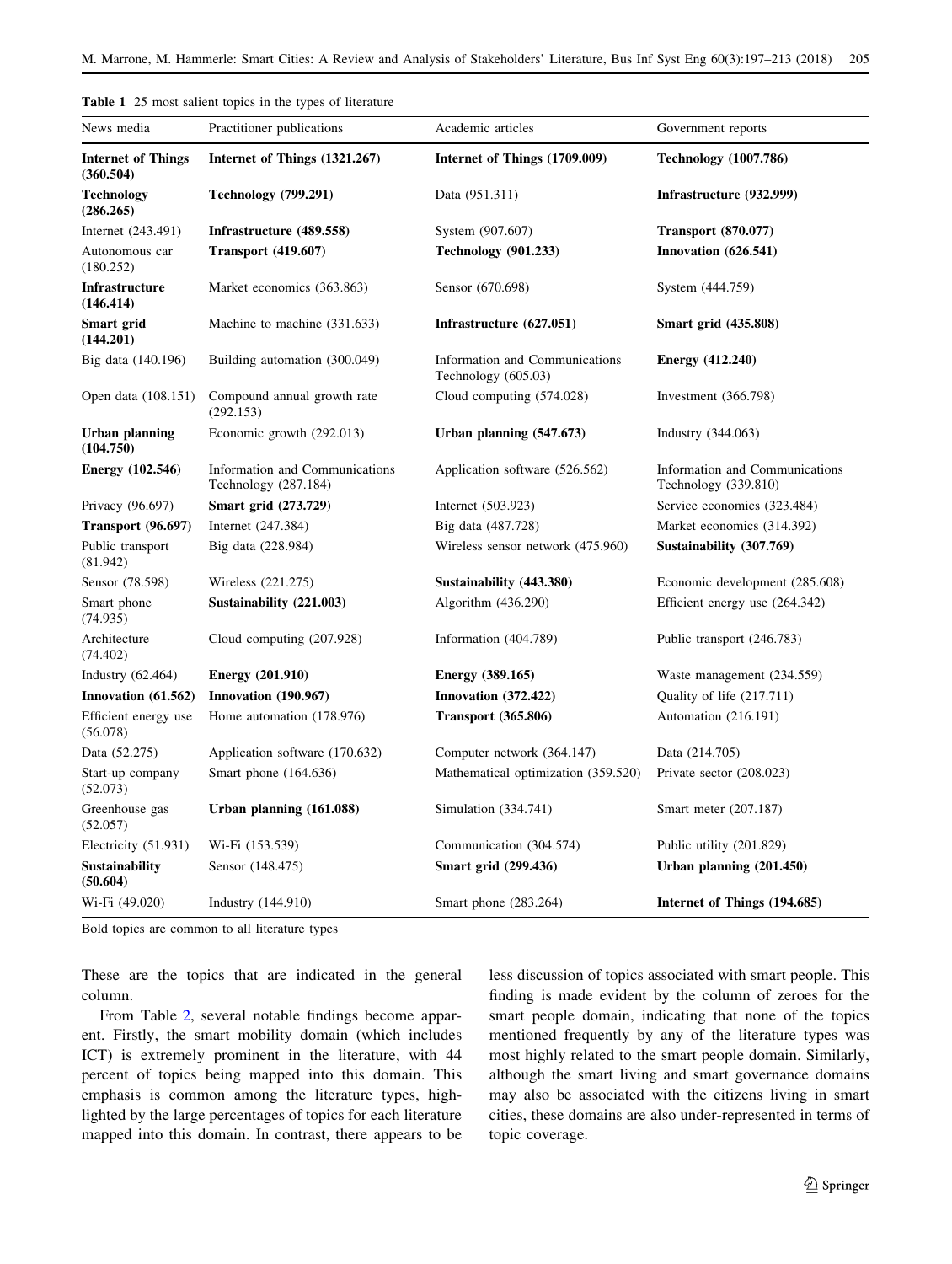|                              | Smart<br>economy $(\% )$ | Smart<br>mobility $(\%)$ | Smart<br>governance $(\%)$ | Smart<br>environment $(\% )$ | Smart living<br>(%) | Smart people<br>(%) | General<br>$\left( \% \right)$ | Total<br>$(\%)$ |
|------------------------------|--------------------------|--------------------------|----------------------------|------------------------------|---------------------|---------------------|--------------------------------|-----------------|
| News media                   | 12                       | 40                       | 8                          | 24                           | 16                  | $\Omega$            | $\overline{0}$                 | 100             |
| Practitioner<br>publications | 20                       | 52                       | 4                          | 12                           | 12                  | $\mathbf{0}$        | 0                              | 100             |
| Academic articles            | 4                        | 60                       | 4                          | 12                           | 4                   | $\mathbf{0}$        | 16                             | 100             |
| Government<br>reports        | 28                       | 24                       | 12                         | ↑                            | 12                  | $\mathbf{0}$        | 4                              | 100             |
| Total                        | 16                       | 44                       | ⇁                          | 17                           | 11                  | $\Omega$            | 5                              | 100             |

<span id="page-9-0"></span>Table 2 Categorization of topics using Giffinger et al. ([2007\)](#page-14-0)'s smart city domains

Upon examining the literature and the concepts further, it is evident that most of the concepts that have been mapped into smart mobility are linked with communication and the integration of systems through technology. Examples of topics are Internet of Things, smart phone and Wi-Fi. This finding further stresses the emphasis of different literature types on the technological aspects of smart cities.

# 4.3 A Voice for the Citizens

What follows in this section is an exploration of the topics that are frequently discussed only by news media. Although these topics might appear in other literature types, they are not addressed as frequently. In order to be considered, we required the topic to appear at least ten times in the news media. For this section, as described in the methodology, the topic list identified by TAGME for news media was compared with a merged list of the topics extracted for all other literature types. We focus here on the three keywords with the highest keyness score based on this analysis.

The keywords, and the relevant keyness statistic, are:

- Autonomous car (108.852).
- Hackers (26.781).
- Start-up company (25.707).

Each of the topics will be addressed in order of its keyness rank, with each subsection including, first, an analysis of the context in which this topic appears in the news media, and second, how this contrasts with mentions of the topic in other literature types. Through this process, insights can be gained into how the perspectives of citizens differ from other perspectives on smart cities.

## 4.3.1 Autonomous Car

4.3.1.1 Newspaper Articles In considering autonomous cars, the media offers a number of diverse perspectives,

surrounding their assumed advantages, risks and the extent to which people may be involved in their use.

Several advantages are noted by this literature, including safety (Abrams [2016\)](#page-13-0), greater mobility (Arieff [2013](#page-14-0); Adhikari [2016](#page-13-0)), relief from boredom and monotony (Ad-hikari [2016\)](#page-13-0), reduced time for travel (Heath [2015\)](#page-14-0) and efficiency (Arieff [2013;](#page-14-0) Yoo [2016\)](#page-16-0). Driverless cars are expected to go mainstream, ''tearing up the way we live and work'' (Heath [2015\)](#page-14-0).

However, while these advantages may be evident, other media articles stress the potential dangers of autonomous cars, including the risks associated with drivers relinquishing all control over their vehicles (Adhikari [2016](#page-13-0)) and the potential for cyber-attacks (The Guardian [2015](#page-15-0)). Further, conflicting messages are also presented about whether or not the use of these vehicles will reduce the distance travelled (Wheeland [2016\)](#page-16-0) and whether cars might be better replaced by other forms of transport (Arieff [2013](#page-14-0)).

Media presents a range of views concerning whether the involvement of citizens with regards to driverless vehicles is necessary. According to Brooks Rainwater, director of City Solutions and Applied Research Center at the National League of Cities, full benefits will only be derived with completely autonomous vehicles that eliminate the need for humans (Abrams [2016\)](#page-13-0). However, Nissan CEO, Carlos Ghosn, argues that autonomous vehicles still require humans, as complicated traffic situations may confound their artificial intelligence, suggesting that people will still want to decide when to drive manually (Snider [2017\)](#page-15-0).

4.3.1.2 Other Publications Other literature types also focus on the advantages of using autonomous cars. Trade publications, for example, suggest that autonomous cars can be viewed as an innovative and creative tactic that help solve everyday infrastructure problems (Microdesk [2013\)](#page-15-0) and as a part of making the transportation industry more capable, intelligent and efficient (Baker [2015\)](#page-14-0). According to Chris Penrose, President of Internet of Things Solutions at AT&T, the connected car will increase safety,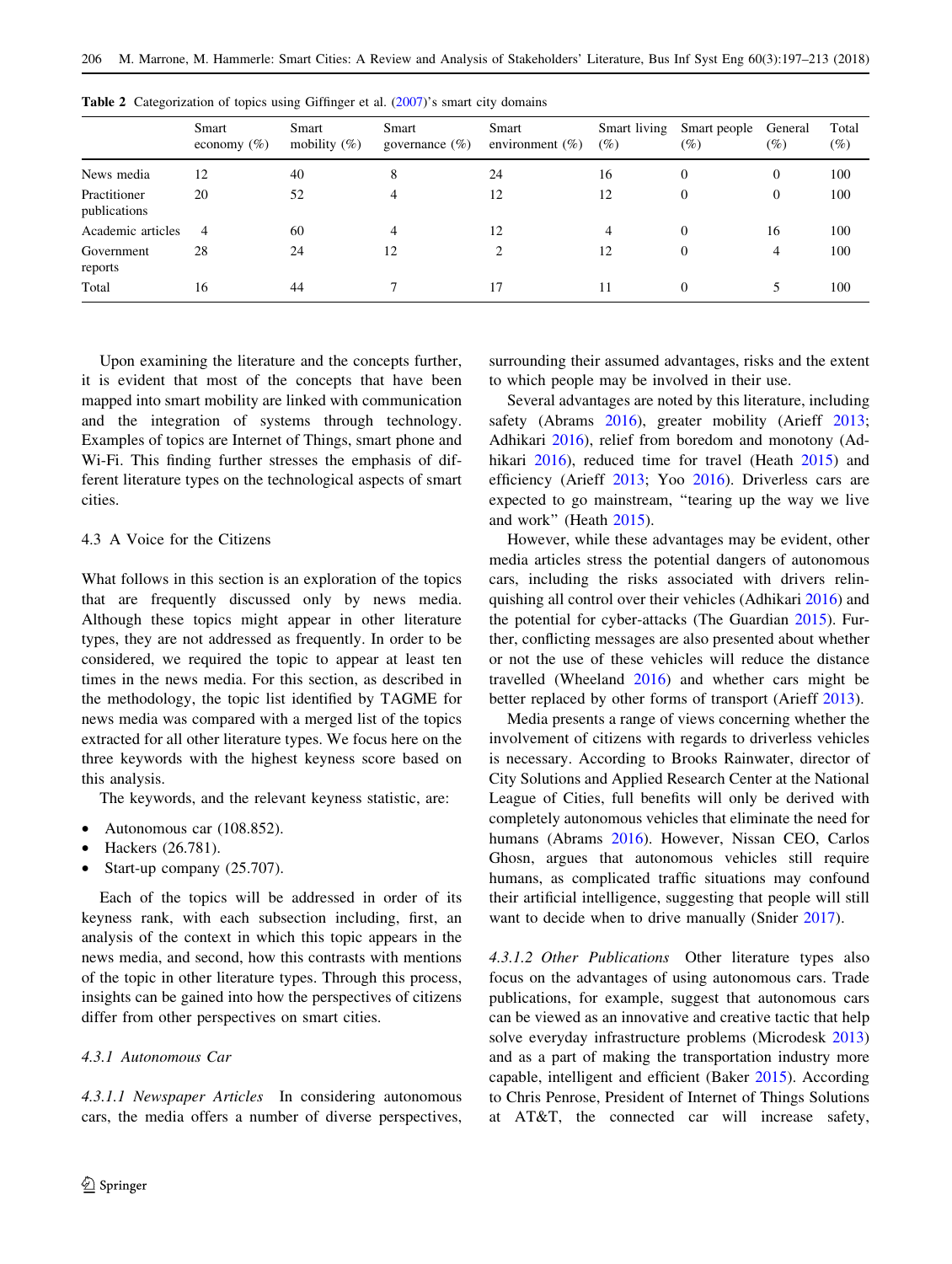convenience and entertainment (Richardson [2016](#page-15-0)). The one government document that explored the topic of autonomous cars in relation to smart cities suggests that autonomous vehicle technology enables vehicles to execute safe and efficient commands based on an understanding of the environment in which they are operating (Cuddy et al. [2014\)](#page-14-0). Finally, an academic article suggests that autonomous cars can respond instantaneously to situations with high efficiency and flexibility (Lam et al. [2016\)](#page-15-0).

Trade and government publications also place emphasis on how the movement towards autonomous cars might happen. For example, the government document suggests that the drive towards autonomous vehicles is likely to occur incrementally, with more tasks being automated over time (Cuddy et al. [2014\)](#page-14-0). Trade papers suggest that the necessary technological tools are already available (Microdesk [2013\)](#page-15-0), but the law must change first (Saunders [2014\)](#page-15-0). Gartner has suggested that ''the proliferation of vehicle connectivity will have implications across the major functional areas of telematics, automated driving, infotainment and mobility services'' (Richardson [2016\)](#page-15-0).

Finally, the government report also discusses some of the complications associated with the use of autonomous vehicles. The document argues that autonomous vehicles may be vulnerable to remotely executed attacks due to their reliance on a central computing system that controls many of their physical components and their ability to communicate with vehicles and infrastructure nearby (Cuddy et al. [2014\)](#page-14-0). This argument is similar to the safety concerns addressed by news media.

4.3.1.3 Comparison A comparison of the topic autonomous cars in news media and other literature types produces some interesting results. While all literature types address the benefits of autonomous cars, news media tends to also describe this transportation method as disruptive whereas other literature types focus more on how a reliance on autonomous vehicles might come about, rather than on the risks associated with this process. The news media is also the only literature source to focus on how people might be involved in the use of autonomous cars.

## 4.3.2 Hackers

4.3.2.1 Newspaper Articles The news media raise concerns about the potential for hackers to cause damage in smart cities and the limited attempts thus far to curb the increasing potential for smart cities to be hacked. In a way that involves the audience directly through the use of a personal pronoun, Mika Majapuro, F-Secure product manager, suggests that hackers may 1 day be able to ''crack your smart door lock remotely and sell access to local thieves or take your fridge and demand a ransom to get it back'' (Kobie [2015a](#page-14-0)). Echoing this sentiment, Cerrudo, chief technology officer at IOActive Labs, suggests that ''what I found is that cities are filled with security problems that could have a very direct and physical impact on our lives'' (Perlroth [2015a](#page-15-0)). The extent of uncertainty and fear surrounding hackers is evident in the suggestion that 18% of consumers who purchased connected devices later returned them as they feared their sensitive information might be stolen by hackers (Tsukayama [2016\)](#page-16-0). Several newspaper articles also report on the simplicity of hacking smart city systems, with security researchers emphasizing the abundant opportunities for maliciously minded hackers or governments (Perlroth [2015b](#page-15-0)) and the vulnerabilities of smart city systems that leave them open to hackers (Kobie [2015b](#page-15-0)).

The news media also emphasize that not enough is currently being done to prevent hackers. Although the Internet of Things (IoT) has been described as ''the next big hacking target'' (Kobie [2015c\)](#page-15-0), city authorities often may not test the security of the systems they buy (Kobie [2015b](#page-15-0)). Indeed, although voluntary guidelines were established in the US to help companies prevent cyberattacks, US critical infrastructure is reported as still being "wide open to attack" (Perlroth [2015c\)](#page-15-0). Currently, hackers are reported to pay little attention to smart cities. However, as James Lyne, head of security research at Sophos, adds, ''I suspect this is predominantly because it has not met their financial or political goals'' (Kobie [2015b\)](#page-15-0). Hacking may instead become more prevalent as smart city services become more widespread and there are distinct benefits to hacking, such as financial gain (Kobie [2015c](#page-15-0)). Due to the lack of response from authorities and companies, some news articles stress the importance of individuals becoming more aware of the issues surrounding the potential for hacking in smart cities and placing pressure on authorities to respond (Kobie [2015a;](#page-14-0) Perlroth [2015a\)](#page-15-0).

4.3.2.2 Other Publications Besides trade publications, other literature types make little mention of hackers. Only two academic articles and two government reports refer to hackers. In trade publications, the main issues associated with hackers are the risks that they pose and the necessity for companies and governments to develop the capacity to protect against them. Anthony Townsend, Director of the Institute of the Future, stresses that there are inherent flaws in managing an entire city as a single business (Rascón [2014](#page-15-0)). Another trade publication compares smart city systems to Internet of Things devices, highlighting the shared potential for hackers to gain access to large databases of vital information and services. However, the publication argues that any attacks on smart city systems have much more serious consequences, affecting, for example, the energy and water supplies of entire regions. In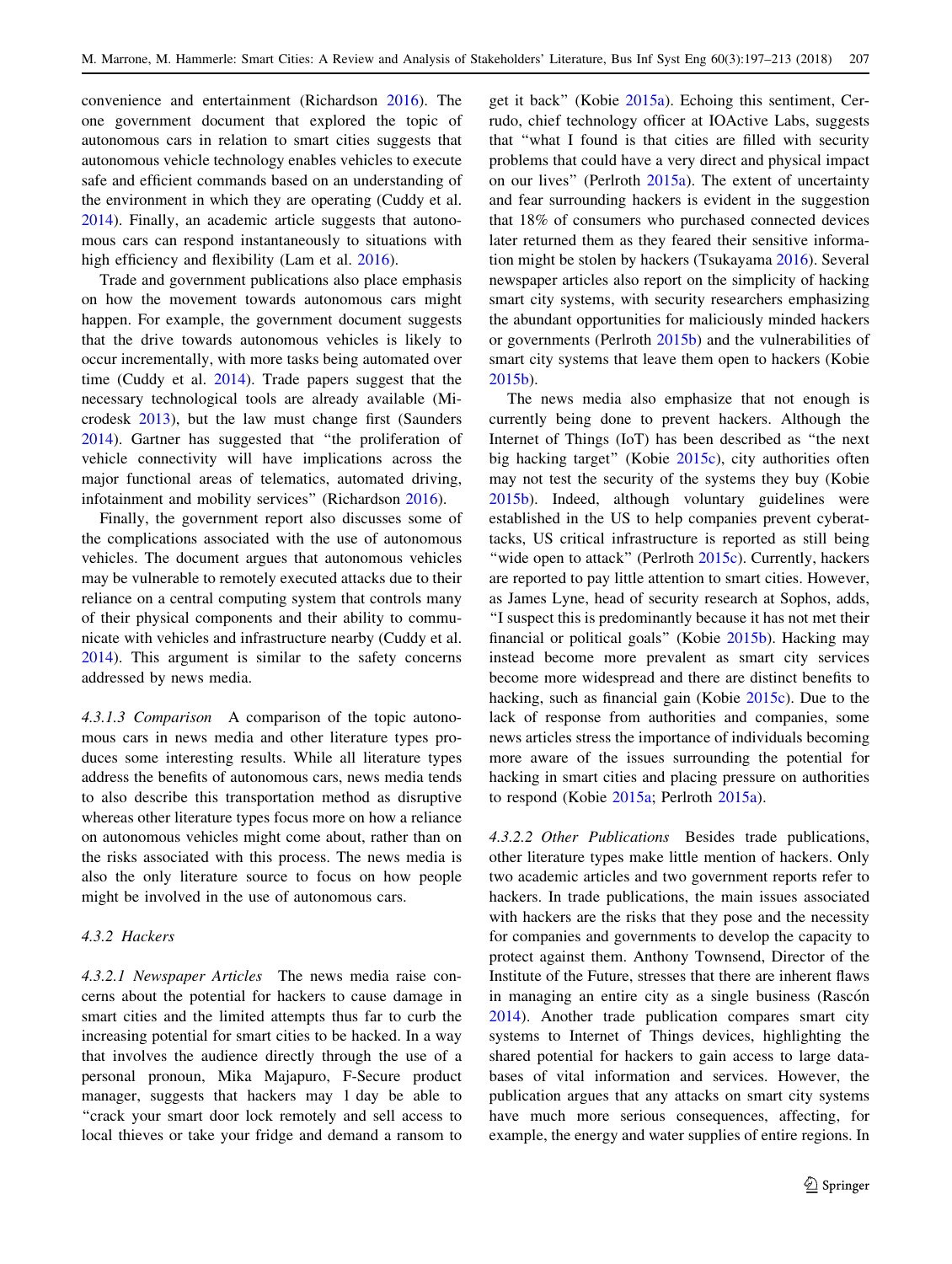response, trade publications stress the importance of companies being realistic about the threats associated with smart city innovations and being proactive about preparing for attacks (Avanessian [2017\)](#page-14-0).

4.3.2.3 Comparison In comparison with other publications, news media appear to be much more detailed about the intricacies of hacking. Suggestions are made about why hackers have not yet become widespread in smart cities and the importance of preventing hacking to protect the people who use smart city services is stressed. The lack of action on the part of companies and governments, leaving smart city services open for attack, is also emphasized only by the news media.

## 4.3.3 Start-up Company

4.3.3.1 Newspaper Articles Start-up companies are often viewed as the main drivers of smart city initiatives. Startup companies may be fundamental for developing smart city innovations to solve such urban issues as urban waste (Ramirez [2016\)](#page-15-0), greenhouse gases (Halsey [2015\)](#page-14-0) and healthcare (Marsden and Fallon [2016](#page-15-0)). Such start-ups are perceived as socially and environmentally conscious, sustainable and engaged with local communities (Douglas [2016\)](#page-14-0) as well as important for understanding and applying open data for economic and social benefit (Scott [2017](#page-15-0)). As Marvin Rees, mayor of Bristol, suggests, ''we need to navigate a new world. We need to rebalance sovereignty''. Start-ups, and entrepreneurship in general, are viewed as essential for this process, with their ability to harness the opportunities presented by the Internet of Things (IoT) (Jervis [2016\)](#page-14-0).

The news media also cover some more intricate topics associated with start-up companies. These topics include the importance of programs in connecting entrepreneurs with the tools, mentors and investors they require (Scott [2017\)](#page-15-0) and the types of firms that may stand to benefit more. It is argued that smaller firms, rather than large corporations, might benefit most from IoT, with most innovations being simple in nature (O'Donnell [2016](#page-15-0)).

4.3.3.2 Other Publications When discussing start-ups and their association with smart cities, both trade publications and government reports stress the opportunities for economic growth that smart cities present and the importance of linkages between diverse groups. Innovations in smart cities are pursued by both start-ups and larger companies that wish to ''grow and succeed in the global marketplace'' (The PR Office Limited [2017\)](#page-15-0) and ''grab discernible positions in smart cities markets'' (Persistence Market Research Pvt Ltd [2017](#page-15-0)). Cited in a trade publication, Gilo Cardozo, founder of Gilo, stresses that

''investing in British start-ups and technology companies in the growth stage is a key part of our long-term strategic plan to invest in the most exciting, disruptive and innovative technologies around the world'' (The PR Office Limited [2017\)](#page-15-0). This opportunity is also acknowledged in a government report, which suggests that both larger and start-up companies are pursuing smart grid innovations to capitalize on expected future investments from utility companies and governments (Cuddy et al. [2014](#page-14-0)). Government reports further highlight the perceived importance of links between governments and start-ups to solve public issues, such as transportation, using smart city solutions (U.S. Department of Commerce [2016](#page-16-0)).

4.3.3.3 Comparison All the literature types, including news media, highlight the importance of start-ups in the development of smart cities and of fostering connections between different groups for start-ups to be successful. However, only the news media specifically highlights how the innovations that are brought about by start-ups may help to serve people and impact their everyday lives. Instead, a major emphasis of other types of literature, particularly government reports and trade publications, is on the opportunities for economic growth and profits brought about by developments in the smart city space.

# 5 Discussion

This article presented an in-depth analysis of the salient topics found in various types of literature on smart cities, including news media, trade publications, academic articles and government reports. These literature types are argued to represent the main perspectives of their respective audiences, the key stakeholders of smart cities. The main aim of this article was to better understand the key topics that frame discussions on smart cities. It is posited that a greater understanding of the diverse perspectives that exist is essential in tackling the wicked nature of the issues smart cities seek to address. As existing academic research suggests that the perspectives of citizens are often ignored in the development of smart cities (Hollands [2015\)](#page-14-0), a secondary aim of this paper was to explore the validity of these claims and to understand how the perspectives of smart city citizens compare with other discussions. The importance of considering the perspectives and concerns of citizens is stressed by the view that it is necessary for citizens to feel involved and that their input is valuable if they are to be accepting of systems, such as smart cities (Markus and Mao [2004\)](#page-15-0).

In the first section of the results, we sought to identify the topics that are frequently associated with smart cities by all the literature types. We argue that emphasis should be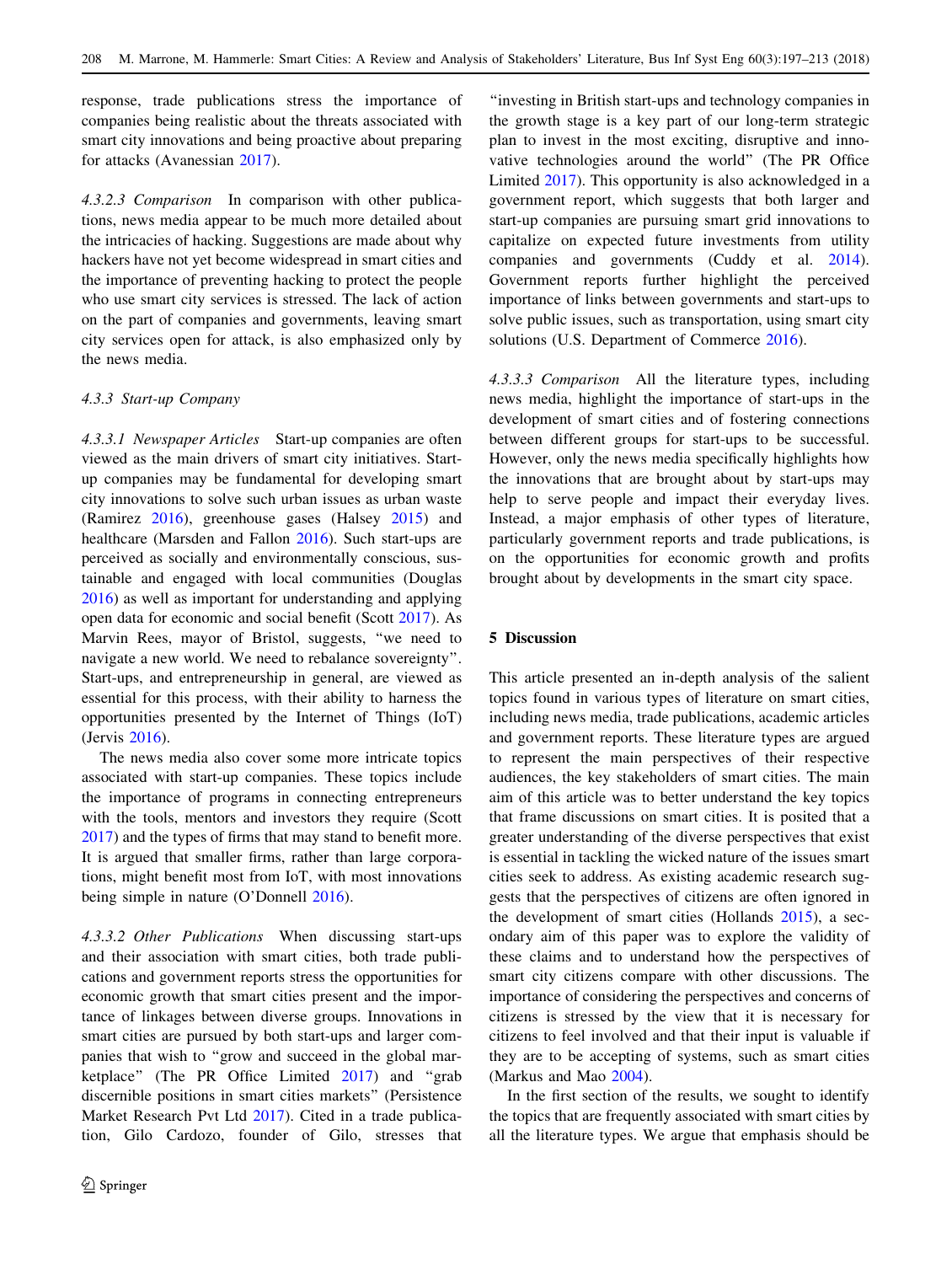placed on these topics for mutually beneficial discussions to occur between stakeholders. The analysis next concentrated on using the domains developed by Giffinger et al. [\(2007](#page-14-0)) to categorize the most salient topics for each of the types of literature. The final section of the results involved identifying those topics that are only frequently discussed in news media. The aim in the final section was to uncover key themes in news media and to understand how the news media compares with the other literature types in regards to discussions of these topics.

Existing literature suggests that the importance of citizens in the development of smart cities is often overlooked (Hollands [2008](#page-14-0); Vanolo [2014;](#page-16-0) Hollands [2015](#page-14-0)). The role of the user as being a static entity (Vanolo [2014\)](#page-16-0) is also reflected elsewhere in IS literature (Iivari et al. [2010](#page-14-0)) where citizens may be regarded as being an ''inferior party'' by other stakeholders (Leonard [2004](#page-15-0)). At first glance, several of the findings in this study seem to support these claims. In categorizing the frequently discussed topics of each literature type using Giffinger et al. [\(2007](#page-14-0))'s domains, for example, no topic could be best linked with the smart people category. Instead, the categorization of topics served to emphasize the importance placed on technology in smart city discussions; this is reflected in the large number of topics that fit into the smart mobility domain. The final part of the results section also revealed a tendency of the other literature types, besides news media, to focus on aspects other than the importance of involving citizens in developing smart cities. This finding was common to all three topics explored in greater detail in this section; namely, autonomous cars, hackers and start-up companies. A closer examination of how autonomous cars are explored reveals that only news media seek to understand whether and how individuals might be involved in the operation of autonomous cars. The section on hackers also asserts this tendency, revealing that the complex concerns and fears held by citizens surrounding smart city solutions tend to only be explored superficially by other literature types. Finally, while the news media focus on how start-ups may be able to assist citizens to increase their quality of life, government reports and trade publications focus instead on how smart cities can help start-ups create profit and grow.

However, closer examination of the findings reveals that citizens may simply be being under-represented in other literature types rather than completely ignored. This argument is stressed both by the number of salient topics that are shared by all the literature types, including news media, and the fact that several of the topics frequently discussed by other literature types, such as privacy, may be coded into domains such as smart living and smart governance that may also be of relevance for citizens.

The findings of this study stress the importance of involving citizens in discussions on smart city developments and of establishing a more collaborative approach to such developments. A main premise of inclusive management is that bringing people together from different backgrounds and of different perspectives in ways that encourage them to understand each other's perspectives helps enhance the design and implementation of policies (Feldman and Khademian [2007](#page-14-0)). According to Feldman and Khademian [\(2007](#page-14-0)), the three foundational perspectives that are important for formulating and implementing successful programs are the political, the scientific or technical and the local or experience-based perspective. In the context of smart cities, these perspectives can arguably be linked with governments, businesses and research organizations and citizens, respectively. For example, while citizens possess necessary practical understanding, they often lack the insight into new technical possibilities that is held by developers (Ehn [1993\)](#page-14-0). In turn, the practical understanding, encompassing such elements as knowledge of the application domain, the activities of citizens and their behaviors and preferences, is often tacit and therefore difficult to capture using traditional research methodologies (Bano and Zowghi [2015\)](#page-14-0). Indeed, while focusing mainly on technologies may increase simplicity in designing IS systems, such as those used in smart cities, it ultimately ignores more complex social, organizational and technical factors (Eichhorn and Tukel [2015](#page-14-0)).

# 6 Conclusion

The main finding of this study is an extensive focus by governments, businesses and research organizations on the technological aspects of smart cities. In contrast, topics associated with citizens, such as ''autonomous cars'' and privacy concerns such as ''hackers'' tend to be discussed less often. Existing research stresses the understanding that the perspectives of citizens are often ignored in smart city discussions and developments (Hollands [2008;](#page-14-0) Thomas et al. [2016\)](#page-16-0) and that there needs to be a movement from focusing only on technical possibilities to a more human perspective (Giffinger et al. [2007;](#page-14-0) Caragliu et al. [2011](#page-14-0); Angelidou [2015\)](#page-13-0). However, the findings of the present study suggest that the situation may not be as dire as predicted. Instead of being completely ignored, citizens instead appear to be under-represented in discussions. The present study builds upon this understanding by highlighting some of the differences between the perspectives of citizens and other smart city stakeholder groups. By providing increased clarity into which aspects of the citizen perspective are less commonly addressed, the study serves to highlight where future research on smart cities might best be conducted. This study thus both clarifies the need for collaboration among stakeholders and identifies some of the topics that are pertinent only for citizens and should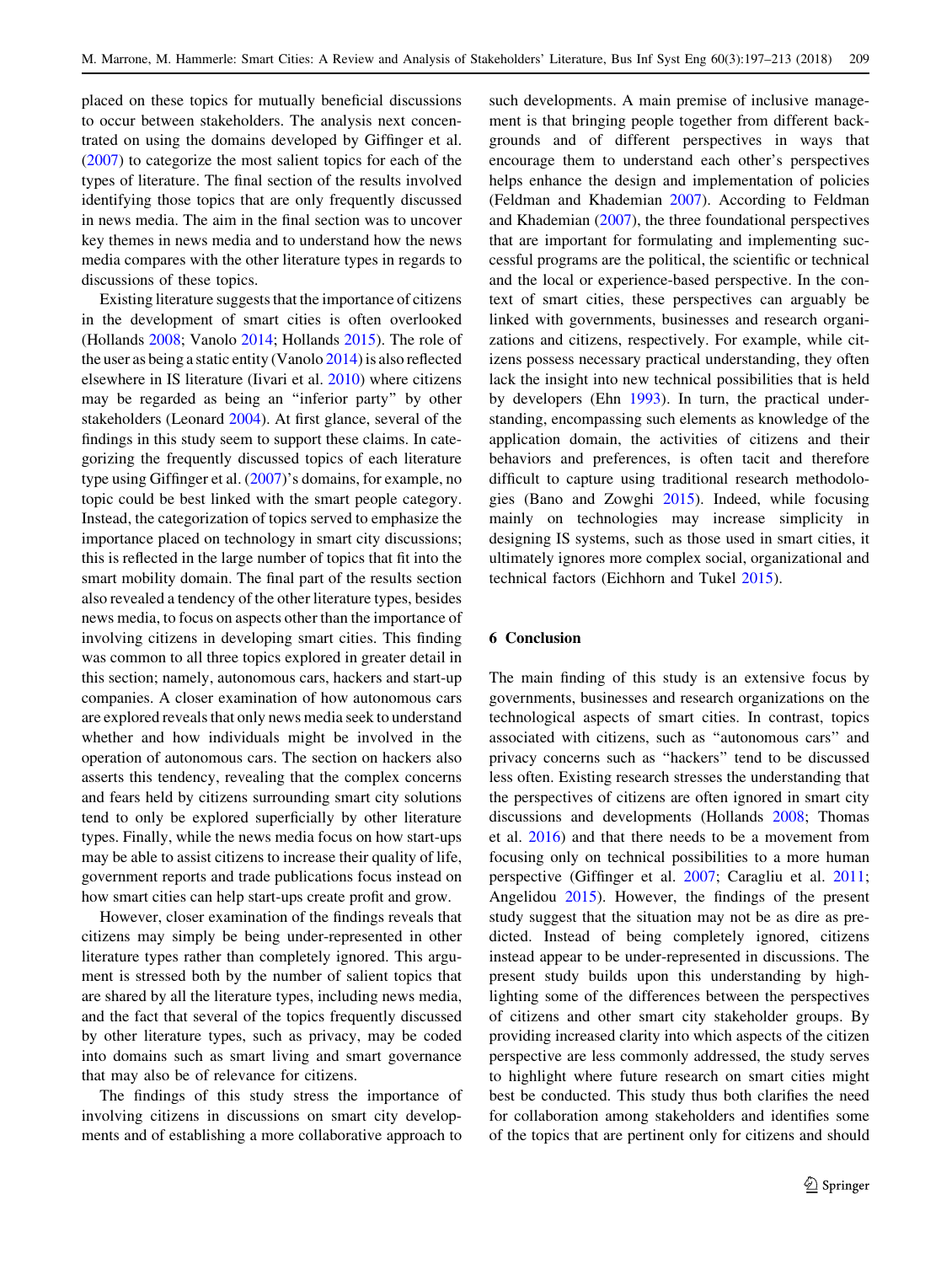<span id="page-13-0"></span>be addressed in developing and marketing smart city services (practitioner-centric) and producing smart city policies (government and academic -centric).

This study has several limitations that also provide grounds for future research. First, the collection of more direct data on the perspectives of different stakeholder groups, ascertained through interviews or surveys, may help to validate and strengthen our results. However, the study by Thomas et al. ([2016\)](#page-16-0) highlights that a clear definition of smart cities is still missing from everyday vocabulary, suggesting that it is difficult to conduct interviews with citizens about this topic. Therefore, we use the approach taken by existing research on smart cities (Dameri [2013;](#page-14-0) Neirotti et al. [2014\)](#page-15-0) and examine different literature types to understand the perspectives of diverse stakeholder groups. Once the topic of smart cities is more commonly discussed by citizens, researchers may wish to take a more direct approach to identify relevant perspectives. Second, the success of TAGME, like other SEAs, depends on the catalogue used for annotation. However, existing research stresses the usefulness of Wikipedia in providing a balance between catalogues with rigorous structure but low coverage and those that offer high coverage but are noisy and unstructured. Third, by examining all relevant texts, the collection of practitioner publications used in this study might over-represent larger industries and companies that are more likely to engage with public relations or have more frequent (or shorter) publishing cycles, such as the automotive or financial industry. These limitations indicate the potential for future research to understand how a more restrictive selection of sources may influence the results. Fourth, in applying Giffinger et al.'s [\(2007](#page-14-0)) smart city domains to better understand the topics extracted by TAGME, only the top 25 keywords for each literature were coded. Another plausible way to conduct a similar analysis would be to define a keyness threshold up to which a topic is considered relevant. However, choosing an applicable keyness threshold is complicated by the fact that the literature types had different keyness statistics, indicating either a broader or narrower coverage of topics. Finally, future research may wish to examine publications from other nations besides our three focus countries. It may also be possible that multiple perspectives exist within one stakeholder group, due to different contexts. Thus, it would also be interesting to use the methodology in this study for cross-country comparisons of different stakeholder groups.

Despite these limitations, we believe the main contribution of this article lies in its ability to provide a way to better understand the perspectives that underpin smart cities. Our methodology has enabled us to understand how the news media, a proxy for the perspectives of citizens, compares and contrasts with other literature types, representative of the views of businesses, research organizations

and governments. This knowledge serves to highlight where future research into understanding the citizen perspective would be best directed. As Feldman and Khademian ([2007\)](#page-14-0) argue, inclusive management involves engaging in informational and relational work that brings different communities together and enables them to be effective. While relational work creates connections between communities in ways that legitimize differing perspectives, this study can be more closely related to informational work. This study helps to identify and disseminate information about different ways of comprehending smart cities, transfer ideas between stakeholder groups and encourage a new way to understand the public problem. These aspects form the core components of informational work as identified by Feldman et al. [\(2006](#page-14-0)). Based on the results of this study, we encourage IS researchers to conduct further research into the areas that are frequently discussed by news media but not yet widely discussed by academic articles, practitioner publications or government reports. Research into topics such as ''autonomous cars'', ''hackers'' and ''start-up company'' will help to create a more inclusive understanding of smart cities.

Based on the findings of this study, we recommend that future research into smart cities should ensure a consideration of the viewpoints of all stakeholders, including citizens. There is a need for future research to study topics of importance for different groups and how they may be integrated into an improved understanding of the nature of smart cities. In particular, through further exploration of the nuanced perspectives of citizens, research may better support the responsible advancement of smart city developments.

#### References

- Abrams R (2016) Self-driving cars may get here before we're ready. N. Y. Times, New York. [https://www.nytimes.com/2016/01/22/](https://www.nytimes.com/2016/01/22/business/dealbook/davos-self-driving-cars-may-get-here-before-were-ready.html) [business/dealbook/davos-self-driving-cars-may-get-here-before](https://www.nytimes.com/2016/01/22/business/dealbook/davos-self-driving-cars-may-get-here-before-were-ready.html)[were-ready.html](https://www.nytimes.com/2016/01/22/business/dealbook/davos-self-driving-cars-may-get-here-before-were-ready.html). Accessed 15 Jan 2018
- Adhikari S (2016) Driverless cars gain support in new survey. The Australian, Surry Hills. [https://www.theaustralian.com.au/busi](https://www.theaustralian.com.au/business/technology/driverless-cars-gain-support-in-new-survey/news-story/fd3eb6684964f55919d267f53618f39f) [ness/technology/driverless-cars-gain-support-in-new-survey/](https://www.theaustralian.com.au/business/technology/driverless-cars-gain-support-in-new-survey/news-story/fd3eb6684964f55919d267f53618f39f) [news-story/fd3eb6684964f55919d267f53618f39f.](https://www.theaustralian.com.au/business/technology/driverless-cars-gain-support-in-new-survey/news-story/fd3eb6684964f55919d267f53618f39f) Accessed 15 Jan 2018
- Albino V, Berardi U, Dangelico RM (2015) Smart cities: definitions, dimensions, performance, and initiatives. J Urban Technol 22(1):3–21
- Angelidou M (2014) Smart city policies: a spatial approach. Cities 41:S3–S11
- Angelidou M (2015) Smart cities: a conjuncture of four forces. Cities 47:95–106
- Anthony L (2005) AntConc: design and development of a freeware corpus analysis toolkit for the technical writing classroom. In: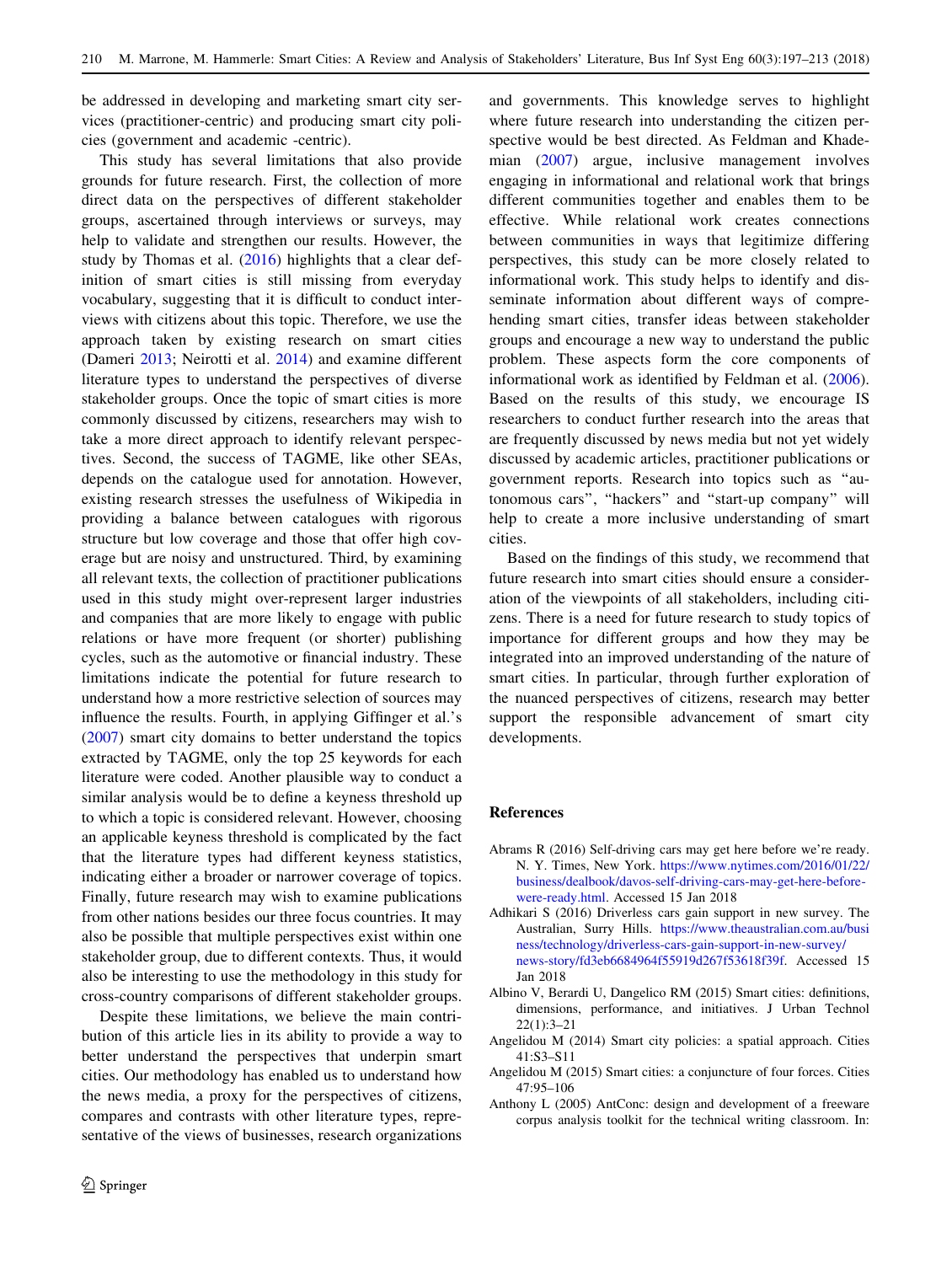<span id="page-14-0"></span>Proceedings of the international professional communication conference, IEEE, pp 729–737

- Arieff A (2013) Driving sideways. N. Y. Times, New York. [https://](https://opinionator.blogs.nytimes.com/2013/07/23/driving-sideways/) [opinionator.blogs.nytimes.com/2013/07/23/driving-sideways/.](https://opinionator.blogs.nytimes.com/2013/07/23/driving-sideways/) Accessed 15 Jan 2018
- Avanessian A (2017) What will cyber security look like in 2017? In: IT portal. [https://www.itproportal.com/features/what-will-cyber](https://www.itproportal.com/features/what-will-cyber-security-look-like-in-2017/)[security-look-like-in-2017/](https://www.itproportal.com/features/what-will-cyber-security-look-like-in-2017/). Accessed 7 Nov 2017
- Baker P (2006) Using corpora in discourse analysis. A&C Black, London
- Baker M (2015) 5G networks: the next generation of wireless. In: Wirel. Week. [https://www.wirelessweek.com/article/2015/10/](https://www.wirelessweek.com/article/2015/10/5g-networks-next-generation-wireless) [5g-networks-next-generation-wireless](https://www.wirelessweek.com/article/2015/10/5g-networks-next-generation-wireless). Accessed 7 Nov 2017
- Baker P, Gabrielatos C, KhosraviNik M et al (2008) A useful methodological synergy? Combining critical discourse analysis and corpus linguistics to examine discourses of refugees and asylum seekers in the UK press. Discourse Soc 19:273–306. <https://doi.org/10.1177/0957926508088962>
- Bano M, Zowghi D (2015) A systematic review on the relationship between user involvement and system success. Inf Softw Technol 58:148–169
- Brennan R (2004) Should we worry about an ''academic-practitioner divide'' in marketing? Mark Intell Plan 22:492–500
- Caragliu A, Del Bo C, Nijkamp P (2011) Smart cities in Europe. J Urban Technol 18:65–82
- Carroll CE, McCombs M (2003) Agenda-setting effects of business news on the public's images and opinions about major corporations. Corp Reput Rev 6:36–46. [https://doi.org/10.1057/](https://doi.org/10.1057/palgrave.crr.1540188) [palgrave.crr.1540188](https://doi.org/10.1057/palgrave.crr.1540188)
- Chourabi H, Nam T, Walker S, et al (2012) Understanding smart cities: an integrative framework. In: Proceedings of the 45th Hawaii international conference on system science. IEEE, pp 2289–2297
- Cornolti M, Ferragina P, Ciaramita M (2013) A framework for benchmarking entity-annotation systems. In: Proceedings of the 22nd international conference on world wide web. ACM, pp 249–260
- Crawford L, Pollack J, England D (2006) Uncovering the trends in project management: journal emphases over the last 10 years. Int J Proj Manag 24:175–184
- Cuddy M, Epstein A, Maloney C et al (2014) The smart connected city and its implications for connected transportation|National Operations Center of Excellence. U.S. Department of Transportation
- Cuzzola J, Jovanović J, Bagheri E, Gašević D (2015) Evolutionary fine-tuning of automated semantic annotation systems. Expert Syst Appl 42:6864–6877
- Dameri RP (2013) Searching for smart city definition: a comprehensive proposal. Int J Comput Technol 11:2544–2551
- Dameri RP, Cocchia A (2013) Smart city and digital city: twenty years of terminology evolution. X Conference of the Italian Chapter of AIS. Universita` Commerciale Luigi Bocconi, Milan, pp 1–8
- Douglas L (2016) Booming eco startup scene cements Bristol's credentials as green city. The Guardian, New York. [https://www.](https://www.theguardian.com/small-business-network/2016/apr/26/booming-eco-startup-scene-cements-bristols-credentials-as-green-city) [theguardian.com/small-business-network/2016/apr/26/booming](https://www.theguardian.com/small-business-network/2016/apr/26/booming-eco-startup-scene-cements-bristols-credentials-as-green-city)[eco-startup-scene-cements-bristols-credentials-as-green-city.](https://www.theguardian.com/small-business-network/2016/apr/26/booming-eco-startup-scene-cements-bristols-credentials-as-green-city) Accessed 15 Jan 2018
- Economic and Social Research Council (2018) What is impact? In: Shap Soc. [http://www.esrc.ac.uk/research/impact-toolkit/what](http://www.esrc.ac.uk/research/impact-toolkit/what-is-impact/)[is-impact/](http://www.esrc.ac.uk/research/impact-toolkit/what-is-impact/). Accessed 21 Jan 2018
- Ehn P (1993) Scandinavian design: on participation and skill. In: Participatory design: principles and practices, pp 41–77
- Eichhorn BR, Tukel OI (2015) A review of user involvement in information system projects. Int J Inf Technol Proj Manag 6:26–53
- Eisenhardt KM (1989) Building theories from case study research. Acad Manag Rev 14:532–550
- Faro A, Giordano D, Spampinato C (2011) Combining literature text mining with microarray data: advances for system biology modeling. Brief Bioinform 13(1):61–82
- Feldman MS, Khademian AM (2007) The role of the public manager in inclusion: creating communities of participation. Governance 20:305–324
- Feldman MS, Khademian AM, Ingram H, Schneider AS (2006) Ways of knowing and inclusive management practices. Public Adm Rev 66:89–99
- Ferragina P, Scaiella U (2010) Tagme: on-the-fly annotation of short text fragments (by wikipedia entities). In: Proceedings of the 19th ACM international conference on information and knowledge management. ACM, pp 1625–1628
- Gabrielatos C, Baker P (2008) Fleeing, sneaking, flooding: a corpus analysis of discursive constructions of refugees and asylum seekers in the UK press, 1996–2005. J Engl Linguist 36:5–38. <https://doi.org/10.1177/0075424207311247>
- Giffinger R, Fertner C, Kramar H, Meijers E (2007) Smart cities ranking of European medium-sized cities. Vienna University of Technology, Vienna
- Goodspeed R (2014) Smart cities: moving beyond urban cybernetics to tackle wicked problems. Camb J Reg Econ Soc 8:79–92
- Halsey A (2015) Department of Transportation offers \$40 M prize to most innovative mid-sized city. Wash. Post
- Heath A (2015) Driverless cars will be a boon for economies. The Telegraph. [https://www.telegraph.co.uk/finance/economics/](https://www.telegraph.co.uk/finance/economics/11952076/Driverless-cars-will-be-a-boon-for-economies.html) [11952076/Driverless-cars-will-be-a-boon-for-economies.html.](https://www.telegraph.co.uk/finance/economics/11952076/Driverless-cars-will-be-a-boon-for-economies.html) Accessed 15 Jan 2018
- Hevner A, Chatterjee S (2010) Design research in information systems. Springer, US
- Hobolt SB, Klemmensen R (2005) Why labour didn't listen: party competition and issue responsiveness in the recent British and US elections
- Hollands RG (2008) Will the real smart city please stand up? Intelligent, progressive or entrepreneurial? City 12:303–320
- Hollands RG (2015) Critical interventions into the corporate smart city. Camb J Reg Econ Soc 8:61–77
- Hsieh H-F, Shannon SE (2005) Three approaches to qualitative content analysis. Qual Health Res 15:1277–1288. [https://doi.org/](https://doi.org/10.1177/1049732305276687) [10.1177/1049732305276687](https://doi.org/10.1177/1049732305276687)
- Iivari J, Isomäki H, Pekkola S (2010) The user—the great unknown of systems development: reasons, forms, challenges, experiences and intellectual contributions of user involvement. Inf Syst J 20:109–117
- Jervis S (2016) Using tech to deliver real human benefit. The Guardian, New York. [https://global.factiva.com/redir/default.](https://global.factiva.com/redir/default.aspx?P=sa%26an=GRDN000020160225ec2p004h7%26cat=a%26ep=ASE) [aspx?P=sa&an=GRDN000020160225ec2p004h7&cat=a&ep=](https://global.factiva.com/redir/default.aspx?P=sa%26an=GRDN000020160225ec2p004h7%26cat=a%26ep=ASE) [ASE](https://global.factiva.com/redir/default.aspx?P=sa%26an=GRDN000020160225ec2p004h7%26cat=a%26ep=ASE). Accessed 15 Jan 2018
- Jucevičius R, Patašienė I, Patašius M (2014) Digital dimension of smart city: critical analysis. Procedia Soc Behav Sci 156:146–150
- Juravle C, Lewis A (2008) Identifying impediments to SRI in Europe: a review of the practitioner and academic literature. Bus Ethics Eur Rev 17:285–310
- Khalid MA, Jijkoun V, De Rijke M (2008) The impact of named entity normalization on information retrieval for question answering. In: European conference on information retrieval. Springer, Berlin, pp 705–710
- Kitchin R (2014) Opening up smart cities: a report on the Smart City Expo World Congress. The Programmable City Project Blog
- Kobie N (2015a) The internet of things: convenience at a price. The Guardian, New York. [https://www.theguardian.com/technology/](https://www.theguardian.com/technology/2015/mar/30/internet-of-things-convenience-price-privacy-security) [2015/mar/30/internet-of-things-convenience-price-privacy-secur](https://www.theguardian.com/technology/2015/mar/30/internet-of-things-convenience-price-privacy-security) [ity](https://www.theguardian.com/technology/2015/mar/30/internet-of-things-convenience-price-privacy-security). Accessed 15 Jan 2018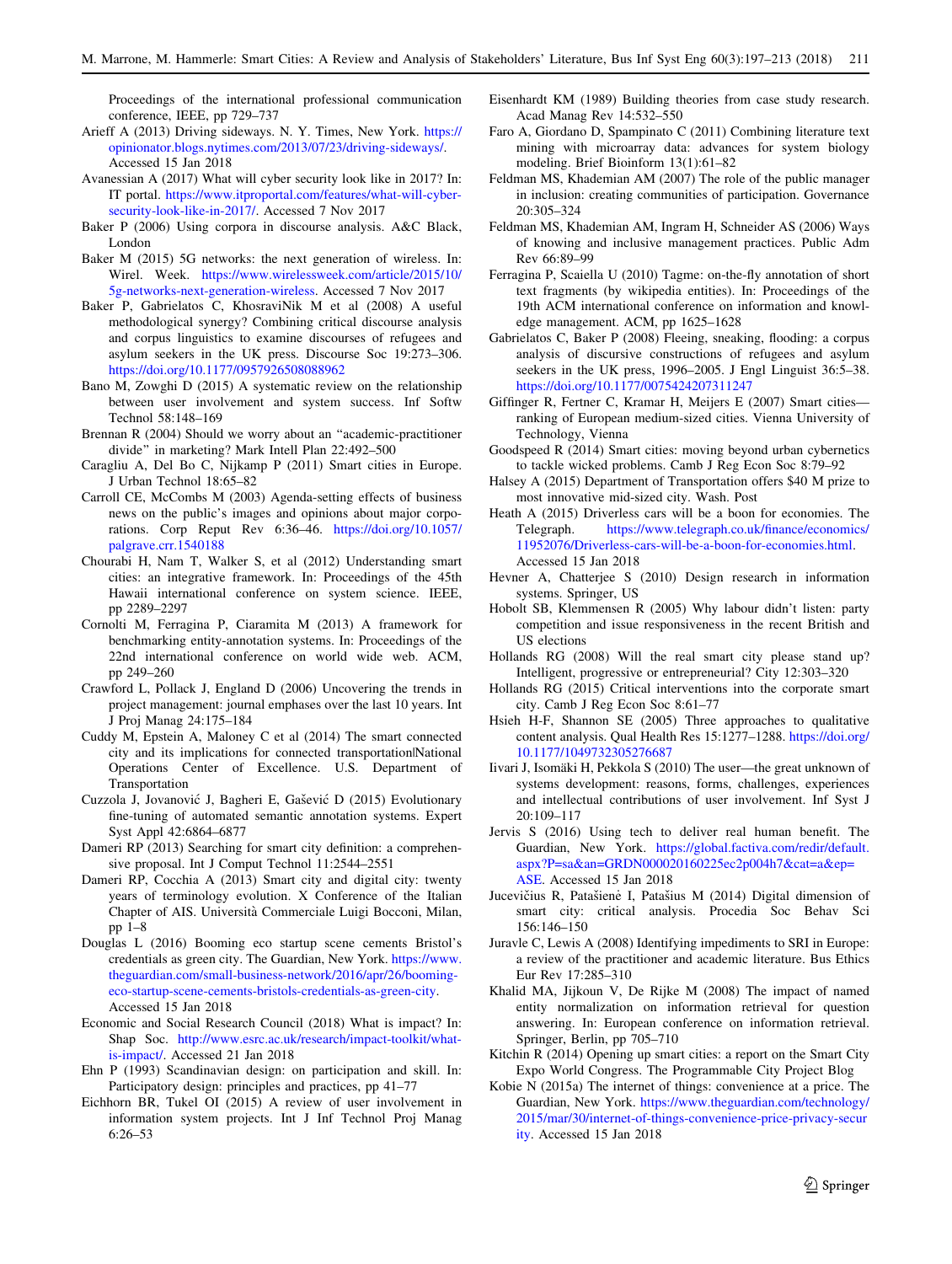- <span id="page-15-0"></span>Kobie N (2015b) Why smart cities need to get wise to security—and fast. The Guardian, New York. [https://www.theguardian.com/](https://www.theguardian.com/technology/2015/may/13/smart-cities-internet-things-security-cesar-cerrudo-ioactive-labs) [technology/2015/may/13/smart-cities-internet-things-security](https://www.theguardian.com/technology/2015/may/13/smart-cities-internet-things-security-cesar-cerrudo-ioactive-labs)[cesar-cerrudo-ioactive-labs.](https://www.theguardian.com/technology/2015/may/13/smart-cities-internet-things-security-cesar-cerrudo-ioactive-labs) Accessed 15 Jan 2018
- Kobie N (2015c) What is the internet of things? The Guardian, New York. [https://www.theguardian.com/technology/2015/may/06/](https://www.theguardian.com/technology/2015/may/06/what-is-the-internet-of-things-google) [what-is-the-internet-of-things-google](https://www.theguardian.com/technology/2015/may/06/what-is-the-internet-of-things-google). Accessed 15 Jan 2018
- Krippendorff K (2004) Content analysis: an introduction to its methodology. Sage, London
- Lam AY, Leung Y-W, Chu X (2016) Autonomous-vehicle public transportation system: scheduling and admission control. IEEE Trans Intell Transp Syst 17:1210–1226
- Lee J, Lee H (2014) Developing and validating a citizen-centric typology for smart city services. Gov Inf Q 31:S93–S105
- Leonard A (2004) Focusing on maturity levels for the effective management of end users involved in software project teams. S Afr J Bus Manag 35:17–25
- Lombardi P, Giordano S, Farouh H, Yousef W (2012) Modelling the smart city performance. Innov Eur J Soc Sci Res 25(2):137–149
- Markus ML, Mao J-Y (2004) Participation in development and implementation-updating an old, tired concept for today's IS contexts. J Assoc Inf Syst 5:14
- Marrone M, Hammerle M (2016) An integrated literature review: establishing relevance for practitioners. In: International conference on information systems
- Marrone M, Hammerle M (2017) Relevant research areas in it service management: an examination of academic and practitioner literatures. Commun AIS 41:517–543
- Marsden H, Fallon K (2016) More of the best New Radicals 2016. The Guardian, New York. [https://www.theguardian.com/society/](https://www.theguardian.com/society/2016/jul/10/more-new-radicals-observer-nesta-social-enterprise-innovation-charity) [2016/jul/10/more-new-radicals-observer-nesta-social-enterprise](https://www.theguardian.com/society/2016/jul/10/more-new-radicals-observer-nesta-social-enterprise-innovation-charity)[innovation-charity.](https://www.theguardian.com/society/2016/jul/10/more-new-radicals-observer-nesta-social-enterprise-innovation-charity) Accessed 15 Jan 2018
- McCombs ME, Shaw DL (1972) The agenda-setting function of mass media. Public Opin Q 36:176–187
- McCombs ME, Shaw DL, Weaver DH (2014) New directions in agenda-setting theory and research. Mass Commun Soc 17:781–802
- Microdesk (2013) Microdesk predicts critical mix of ''futuristic'' technologies to shape infrastructure revitalization in 2014. In: PR Newswire. [https://www.prnewswire.com/news-releases/micro](https://www.prnewswire.com/news-releases/microdesk-predicts-critical-mix-of-futuristic-technologies-to-shape-infrastructure-revitalization-in-2014-234221271.html) [desk-predicts-critical-mix-of-futuristic-technologies-to-shape](https://www.prnewswire.com/news-releases/microdesk-predicts-critical-mix-of-futuristic-technologies-to-shape-infrastructure-revitalization-in-2014-234221271.html)[infrastructure-revitalization-in-2014-234221271.html.](https://www.prnewswire.com/news-releases/microdesk-predicts-critical-mix-of-futuristic-technologies-to-shape-infrastructure-revitalization-in-2014-234221271.html) Accessed 7 Nov 2017
- Moed HF (2010) Measuring contextual citation impact of scientific journals. J Infometrics 4:265–277
- Morgan R (2016) Australian newspaper readership, 12 months to December 2016. In: Roy Morgan Res. Ind. [http://secure.](http://secure.livechatinc.com/licence/7376891/open_chat.cgi%3fgroups%3d0%26embedded%3d1%26session_id%3dS1491792254.04c3e047d9%26server%3dsecure.livechatinc.com%23www.roymorgan.com/industries/media/readership/newspaper-readership) [livechatinc.com/licence/7376891/open\\_chat.cgi?groups=](http://secure.livechatinc.com/licence/7376891/open_chat.cgi%3fgroups%3d0%26embedded%3d1%26session_id%3dS1491792254.04c3e047d9%26server%3dsecure.livechatinc.com%23www.roymorgan.com/industries/media/readership/newspaper-readership) [0&embedded=1&session\\_id=S1491792254.04c3e047d9&ser](http://secure.livechatinc.com/licence/7376891/open_chat.cgi%3fgroups%3d0%26embedded%3d1%26session_id%3dS1491792254.04c3e047d9%26server%3dsecure.livechatinc.com%23www.roymorgan.com/industries/media/readership/newspaper-readership) [ver=secure.livechatinc.com#http://www.roymorgan.com/indus](http://secure.livechatinc.com/licence/7376891/open_chat.cgi%3fgroups%3d0%26embedded%3d1%26session_id%3dS1491792254.04c3e047d9%26server%3dsecure.livechatinc.com%23www.roymorgan.com/industries/media/readership/newspaper-readership) [tries/media/readership/newspaper-readership](http://secure.livechatinc.com/licence/7376891/open_chat.cgi%3fgroups%3d0%26embedded%3d1%26session_id%3dS1491792254.04c3e047d9%26server%3dsecure.livechatinc.com%23www.roymorgan.com/industries/media/readership/newspaper-readership). Accessed 7 May 2017
- Nam T, Pardo TA (2011) Conceptualizing smart city with dimensions of technology, people, and institutions. In: Proceedings of the 12th annual international digital government research conference: digital government innovation in challenging times. ACM, pp 282–291
- Neirotti P, De Marco A, Cagliano AC et al (2014) Current trends in smart city initiatives: some stylised facts. Cities 38:25–36
- O'Donnell B (2016) Small businesses will be big winners from IoT. USA Today. [https://www.usatoday.com/story/tech/columnist/](https://www.usatoday.com/story/tech/columnist/2016/09/19/small-business-internet-of-things-column/89677178/) [2016/09/19/small-business-internet-of-things-column/89677178/](https://www.usatoday.com/story/tech/columnist/2016/09/19/small-business-internet-of-things-column/89677178/). Accessed 15 Jan 2018
- Paroutis S, Bennett M, Heracleous L (2014) A strategic view on smart city technology: the case of IBM smarter cities during a recession. Technol Forecast Soc Change 89:262–272
- Perlroth N (2015a) Traffic hacking: caution light is on. In: N. Y. Times Bits blog. [https://bits.blogs.nytimes.com/2015/06/10/](https://bits.blogs.nytimes.com/2015/06/10/traffic-hacking-caution-light-is-on/) [traffic-hacking-caution-light-is-on/.](https://bits.blogs.nytimes.com/2015/06/10/traffic-hacking-caution-light-is-on/) Accessed 7 Nov 2017
- Perlroth N (2015b) Smart city technology may be vulnerable to hackers. In: N. Y. Times Bits blog. [https://bits.blogs.nytimes.](https://bits.blogs.nytimes.com/2015/04/21/smart-city-technology-may-be-vulnerable-to-hackers/) [com/2015/04/21/smart-city-technology-may-be-vulnerable-to](https://bits.blogs.nytimes.com/2015/04/21/smart-city-technology-may-be-vulnerable-to-hackers/)[hackers/](https://bits.blogs.nytimes.com/2015/04/21/smart-city-technology-may-be-vulnerable-to-hackers/). Accessed 7 Nov 2017
- Perlroth N (2015c) Security researchers start effort to protect ''smart'' cities. In: N. Y. Times Bits blog. [https://bits.blogs.nytimes.com/](https://bits.blogs.nytimes.com/2015/05/26/security-researchers-start-effort-to-protect-smart-cities/) [2015/05/26/security-researchers-start-effort-to-protect-smart](https://bits.blogs.nytimes.com/2015/05/26/security-researchers-start-effort-to-protect-smart-cities/)[cities/.](https://bits.blogs.nytimes.com/2015/05/26/security-researchers-start-effort-to-protect-smart-cities/) Accessed 7 Nov 2017
- Persistence Market Research Pvt Ltd (2017) Global smart cities market to reach us\$ 3.482 trillion by 2026, APEJ to outpace North America. In: PR Newswire. [http://www.prnewswire.co.uk/](http://www.prnewswire.co.uk/news-releases/global-smart-cities-market-to-reach-us-3482-trillion-by-2026-apej-to-outpace-north-america-609626315.html) [news-releases/global-smart-cities-market-to-reach-us-3482-tril](http://www.prnewswire.co.uk/news-releases/global-smart-cities-market-to-reach-us-3482-trillion-by-2026-apej-to-outpace-north-america-609626315.html) [lion-by-2026-apej-to-outpace-north-america-609626315.html](http://www.prnewswire.co.uk/news-releases/global-smart-cities-market-to-reach-us-3482-trillion-by-2026-apej-to-outpace-north-america-609626315.html). Accessed 7 Nov 2017
- Piccinno F, Ferragina P (2014) From TagME to WAT: a new entity annotator. In: Proceedings of the first international workshop on entity recognition & disambiguation. ACM, pp 55–62
- Ramirez E (2016) Internet of bins: smart, solar powered trashcans in Colombian cities. The Guardian, New York. [https://www.](https://www.theguardian.com/sustainable-business/2016/jun/14/internet-of-bins-smart-solar-powered-trashcans-in-colombian-cities) [theguardian.com/sustainable-business/2016/jun/14/internet-of](https://www.theguardian.com/sustainable-business/2016/jun/14/internet-of-bins-smart-solar-powered-trashcans-in-colombian-cities)[bins-smart-solar-powered-trashcans-in-colombian-cities.](https://www.theguardian.com/sustainable-business/2016/jun/14/internet-of-bins-smart-solar-powered-trashcans-in-colombian-cities) Accessed 15 Jan 2018
- Rascón E (2014) Smart cities|The balance sheet—Yardi Corporate blog. In: Yardi Corp. Blog. [http://www.yardi.com/blog/technol](http://www.yardi.com/blog/technology/smart-cities/8605.html) [ogy/smart-cities/8605.html.](http://www.yardi.com/blog/technology/smart-cities/8605.html) Accessed 7 Nov 2017
- Raub S, Rüling C-C (2001) The knowledge management tusslespeech communities and rhetorical strategies in the development of knowledge management. J Inf Technol 16:113–130
- Richardson E (2016) Connecting the connected car—automotive industries. Autom Ind. [http://www.ai-online.com/Adv/Previous/](http://www.ai-online.com/Adv/Previous/show_issue.php?id=7039#sthash.f4udOBIC.EkKDm3xe.dpbs) [show\\_issue.php?id=7039#sthash.f4udOBIC.EkKDm3xe.dpbs](http://www.ai-online.com/Adv/Previous/show_issue.php?id=7039#sthash.f4udOBIC.EkKDm3xe.dpbs). Accessed 7 Nov 2017
- Saunders A (2014) The internet of everything. In: Manag today. [http://www.managementtoday.co.uk/internet-everything/article/](http://www.managementtoday.co.uk/internet-everything/article/1291215) [1291215.](http://www.managementtoday.co.uk/internet-everything/article/1291215) Accessed 7 Nov 2017
- Scott A (2017) Open data day: five countries to watch in 2017. The Guardian, New York. [https://www.theguardian.com/odine-part](https://www.theguardian.com/odine-partner-zone/2017/mar/03/open-data-day-five-countries-to-watch-in-2017) [ner-zone/2017/mar/03/open-data-day-five-countries-to-watch-in-](https://www.theguardian.com/odine-partner-zone/2017/mar/03/open-data-day-five-countries-to-watch-in-2017)[2017](https://www.theguardian.com/odine-partner-zone/2017/mar/03/open-data-day-five-countries-to-watch-in-2017). Accessed 15 Jan 2018
- Scott M, Tribble C (2006) Textual patterns: key words and corpus analysis in language education. John Benjamins, Amsterdam
- Seale C, Ziebland S, Charteris-Black J (2006) Gender, cancer experience and internet use: a comparative keyword analysis of interviews and online cancer support groups. Soc Sci Med 62:2577–2590
- Snider M (2017) A self-driver with a catch. USA Today. [https://www.](https://www.pressreader.com/usa/usa-today-us-edition/20170109/281809988580905) [pressreader.com/usa/usa-today-us-edition/20170109/](https://www.pressreader.com/usa/usa-today-us-edition/20170109/281809988580905) [281809988580905.](https://www.pressreader.com/usa/usa-today-us-edition/20170109/281809988580905) Accessed 15 Jan 2018
- Statista (2015) Circulation of select newspapers in the U.S. 2015. In: Statista. [https://www.statista.com/statistics/272790/circulation](https://www.statista.com/statistics/272790/circulation-of-the-biggest-daily-newspapers-in-the-us/)[of-the-biggest-daily-newspapers-in-the-us/](https://www.statista.com/statistics/272790/circulation-of-the-biggest-daily-newspapers-in-the-us/). Accessed 7 May 2017
- Statista (2016) UK: top selling newspapers 2016. In: Statista. [https://](https://www.statista.com/statistics/246077/reach-of-selected-national-newspapers-in-the-uk/) [www.statista.com/statistics/246077/reach-of-selected-national](https://www.statista.com/statistics/246077/reach-of-selected-national-newspapers-in-the-uk/)[newspapers-in-the-uk/](https://www.statista.com/statistics/246077/reach-of-selected-national-newspapers-in-the-uk/). Accessed 7 May 2017
- The Guardian (2015) What's the next challenge for cyber security? In: ePowerCRM. [https://www.epowercrm.com/whats-the-next](https://www.epowercrm.com/whats-the-next-challenge-for-cyber-security/)[challenge-for-cyber-security/](https://www.epowercrm.com/whats-the-next-challenge-for-cyber-security/). Accessed 13 Jun 2017
- The PR Office Limited (2017) Kuang-Chi announces launch of UK investment strategy. In: PR Newswire. [https://www.prnewswire.](https://www.prnewswire.com/news-releases/kuang-chi-announces-launch-of-uk-investment-strategy-610802655.html) [com/news-releases/kuang-chi-announces-launch-of-uk-invest](https://www.prnewswire.com/news-releases/kuang-chi-announces-launch-of-uk-investment-strategy-610802655.html) [ment-strategy-610802655.html.](https://www.prnewswire.com/news-releases/kuang-chi-announces-launch-of-uk-investment-strategy-610802655.html) Accessed 7 Nov 2017